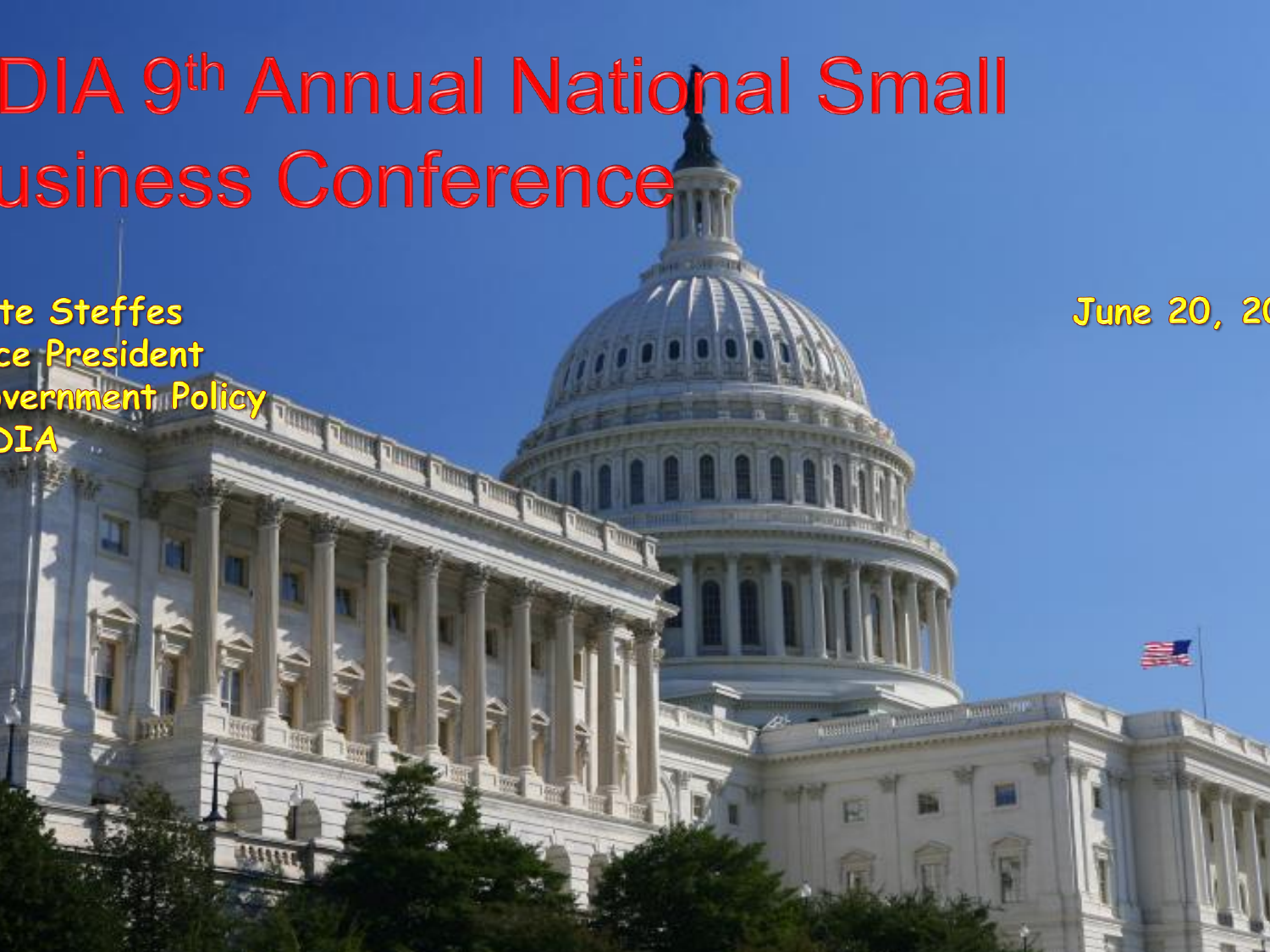

# **Legislative Achievements**

# Long Term SBIR Reauthorization

# Repeal of 3% withholding Legislation

**AFET nisc PS**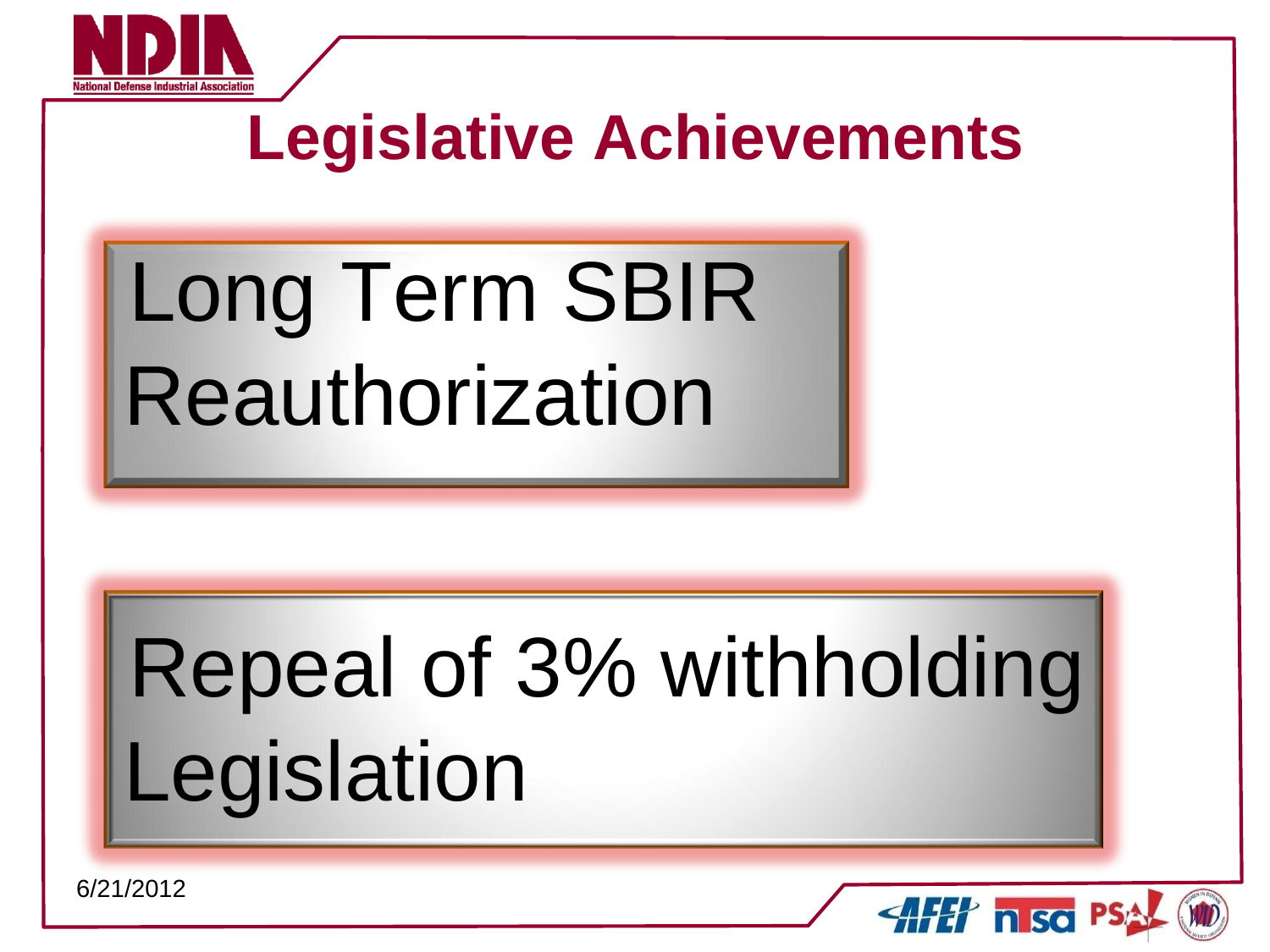

 **Small Business Legislation Introduced in 2011 & 2012**

House Provisions

- H.R. 4 1099 Taxpayer Protection
- H.R. 25 Fair Tax Act of 2011
- H.R. 105 Empowering Patients First Act
- H.R. 117 HELP Veterans Act of 2011
- H.R. 132 Create Jobs by Expanding the R&D Tax Credit
- H.R. 133 Creating Jobs From Innovative Small Businesses H.R. 144 & S128 Small Business Paperwork Elimination H.R. 240 Promote jobs for veterans
- H.R. 244 Protecting Jobs in Your State Act of 2011 6/21/2012**H** nsc P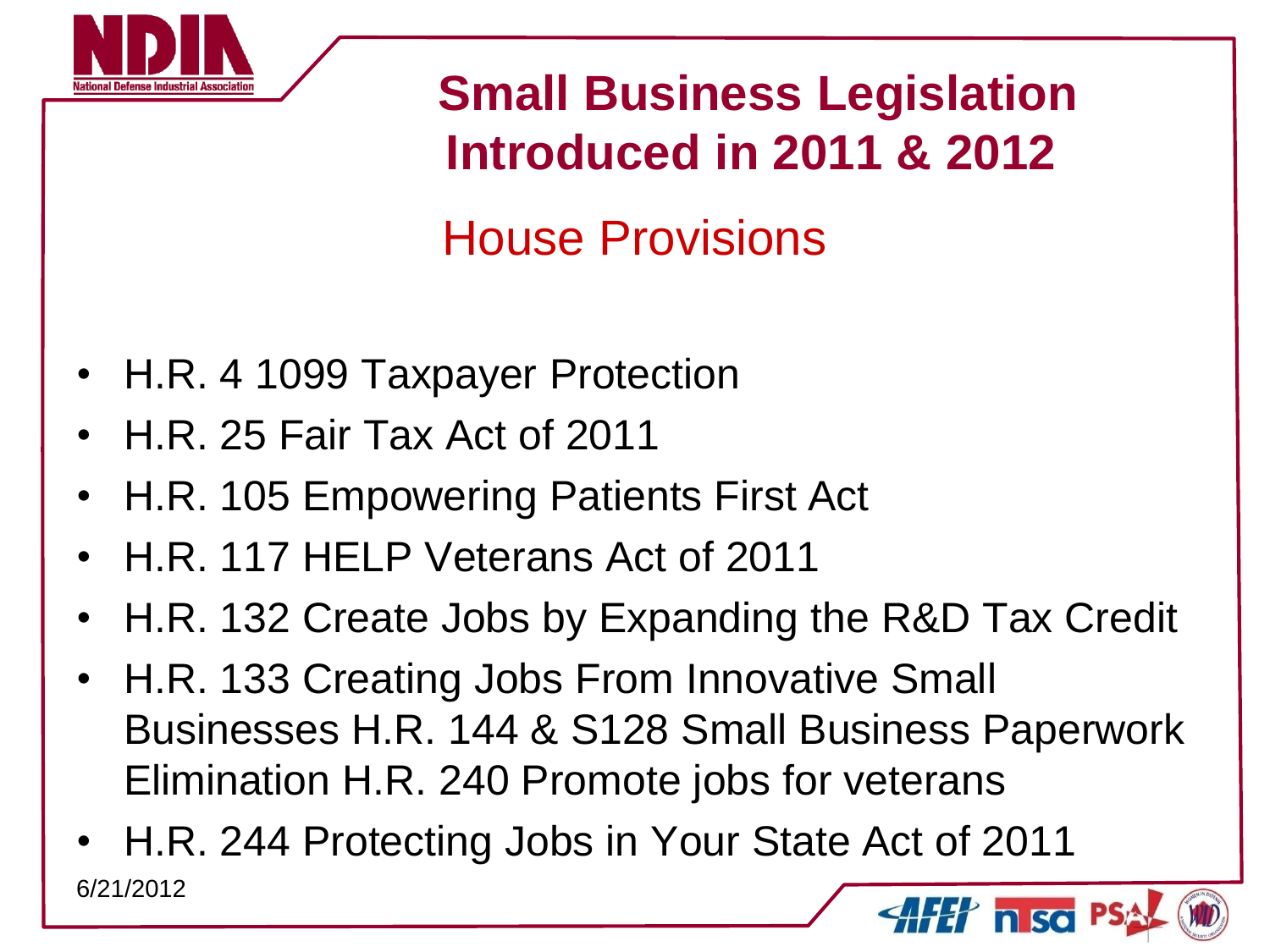

- H.R. 417 Small Business Tax Relief Act of 2011
- H.R. 447 SBIR Enhancement Act of 2011
- H.R. 448 Small Business Innovation Enhancement Act H.R. 449 STTR Enhancement Act of 2011
- H.R. 502 Clean Energy Technology and Export Assistance H.R. 527 Regulatory Flexibility Improvements Act of 2011 H.R. 585 Small Business Size Standard Flexibility Act

 $\gamma$  in Soi

- H.R. 598 & S.236 Eliminate preferences a for Alaska Native Corporations
- H.R. 743 & S.367 Hire a Hero Act of 2011
- H.R. 744 Women's Business Ownership
- H.R. 924 Jobs for Veterans Act of 2011 6/21/2012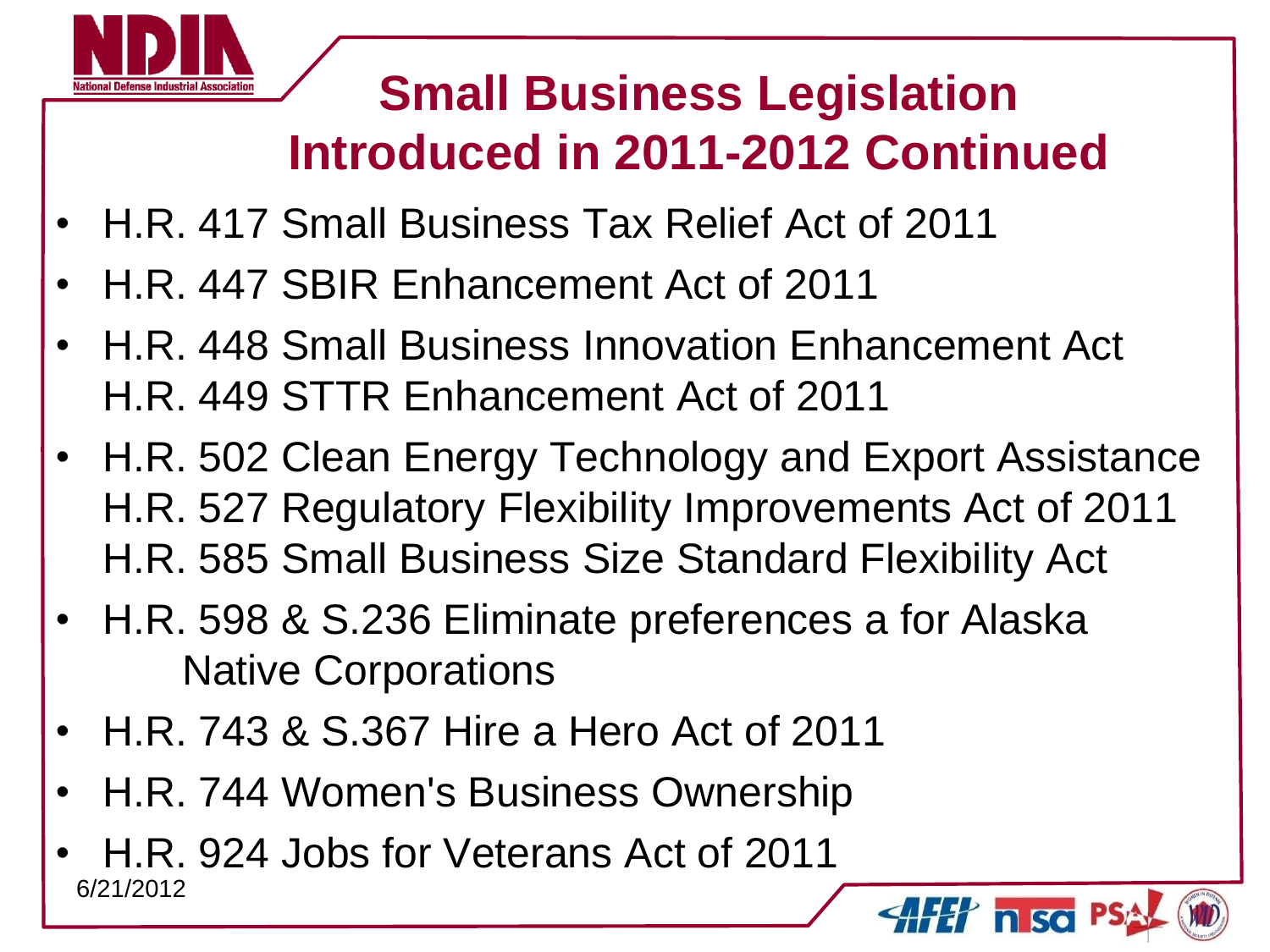

- H.R. 1050 Small Business Health Fairness Act of 2011
- H.R. 1070 Small Company Capital Formation Act of
- H.R. 1082 Small Business Capital Access and Job Preservation Act
- H.R. 1137 Small Business Credit Card Act of 2011
- H.R. 1180 Small Business Start-Up Savings Account Act
- H.R. 1244 Private Employee Ownership Act of 2011
- H.R. 1249 America Invents Act
- H.R. 1304 Small Business Jobs Act Technical Corrections Act of 2011

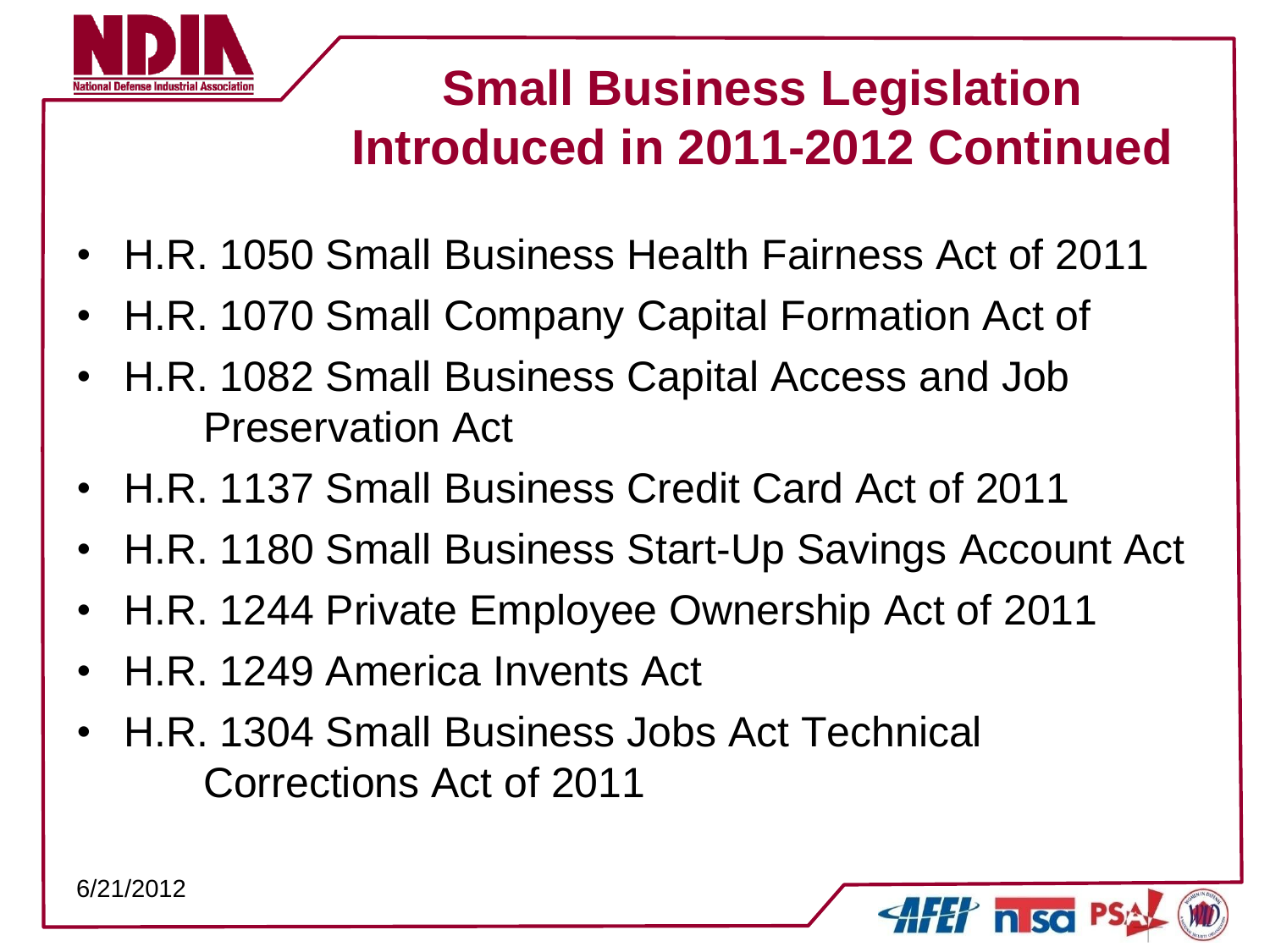

- H.R. 1425 Improve STTR and SBIR programs
- H.R. 1657 Penalties for misrepresentation of a small business
- H.R. 1661 Small Business Tax Relief
- H.R. 1663 Work opportunity tax credit for small businesses
- H.R. 1730 Small Business Start-up Savings Accounts Act
- H.R 1732 Innovative Technologies Incentive Act
- H.R. 1770 Small Business Paperwork Relief Act
- H.R. 1812 Small Business Growth Act
- H.R.1984 Small Business Banking Improvement Act

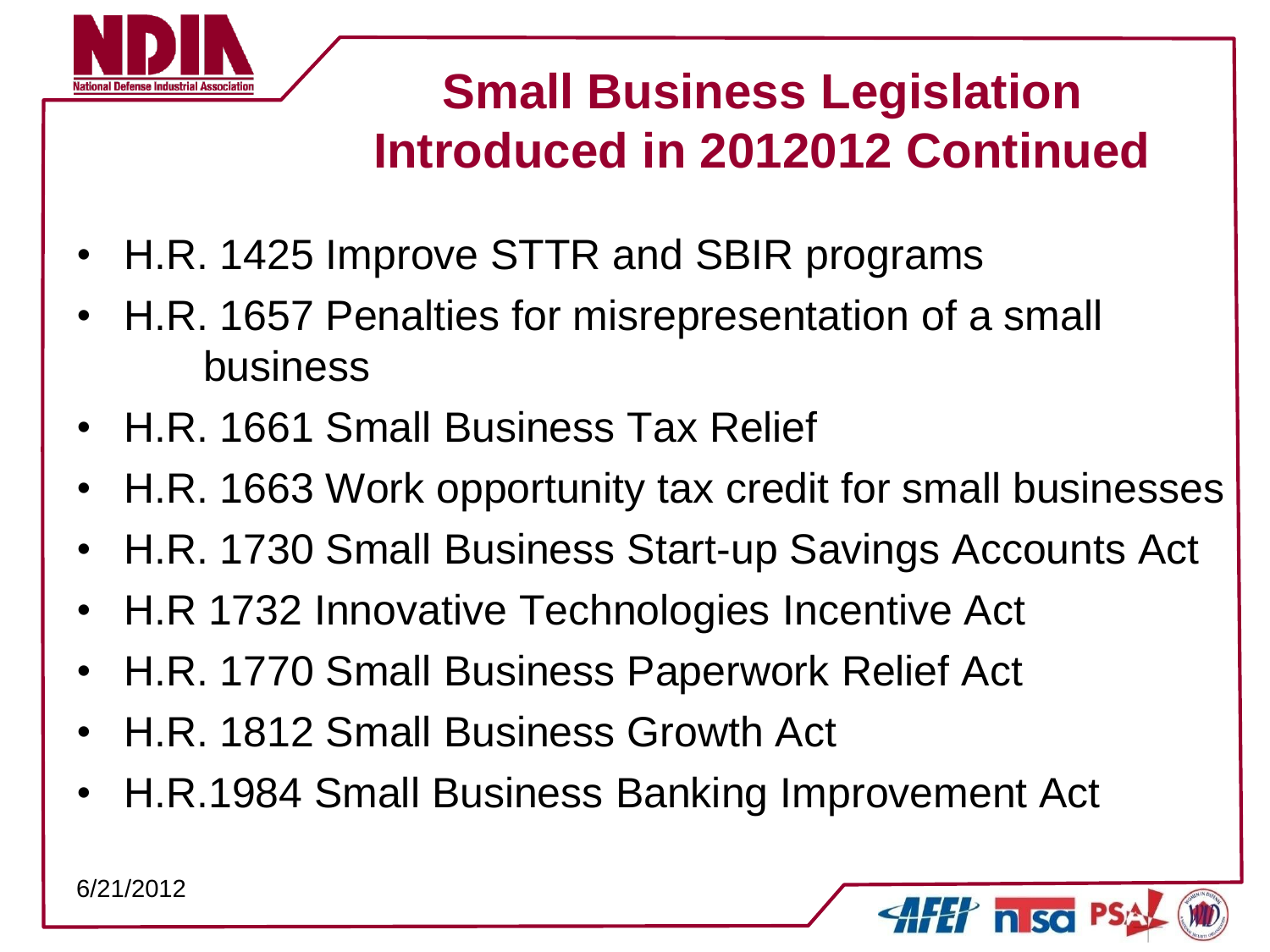

 $\ell$  n so

- H.R. 1985 Small Business Tax Equity Act
- H.R. 2131 Protect HUBZone Act
- H.R. 2466 Small Business Efficiency Act
- H.R. 2614 Entrepreneurship Tax Cut Act
- H.R. 2676 Small Business Health Relief Act
- H.R. 2739 Jump Start America SB Innovation Act
- H.R. 2807 Small Business Leg Up Act
- H.R. 2872 Job Creation and Job Creation and Urban Revitalization Act
- H.R. 2873 Small Business Expansion & Hiring Act

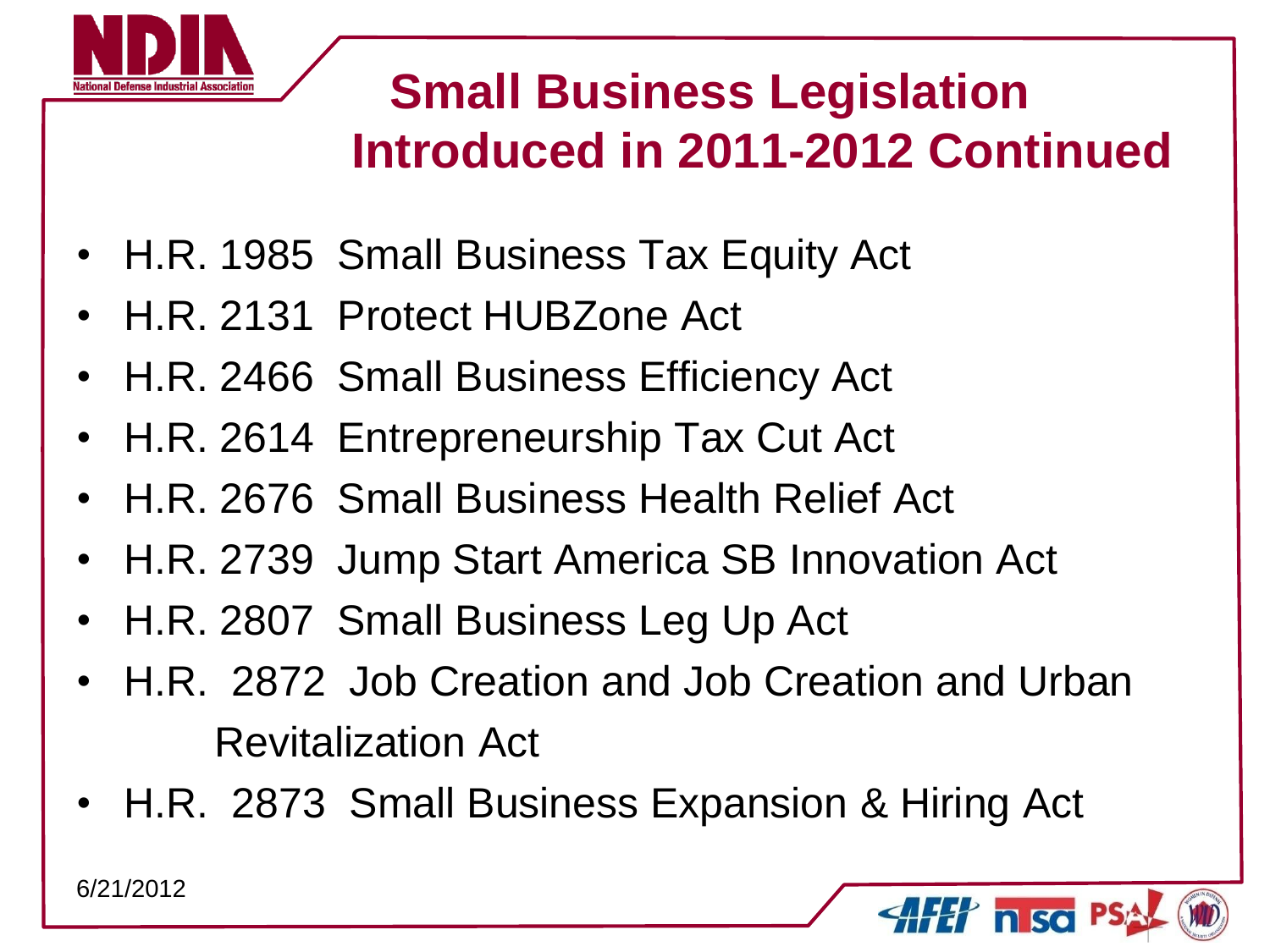

- H.R. 2921 Expanding Opportunities for Small Business
- H.R. 2930 Entrepreneurship Access to Capital Act
- H.R. 2936 Small Business Administration Express Loan Extension Act
- H.R. 2941 Startup Expansion and Investment Act
- H.R. 2949 Small Business Opportunity Expansion Act
- H.R. 3007 Give Credit to Main Street Act
- H.R. 3137 Small Business Freedom of Commerce Act
- H.R. 3147 Small Business Lending Extension Act
- H.R. 3184 Fairness and Transparency in Contracting Act
- H.R. 3219 Small Business Investment Company 6/21/2012 Modernization Act

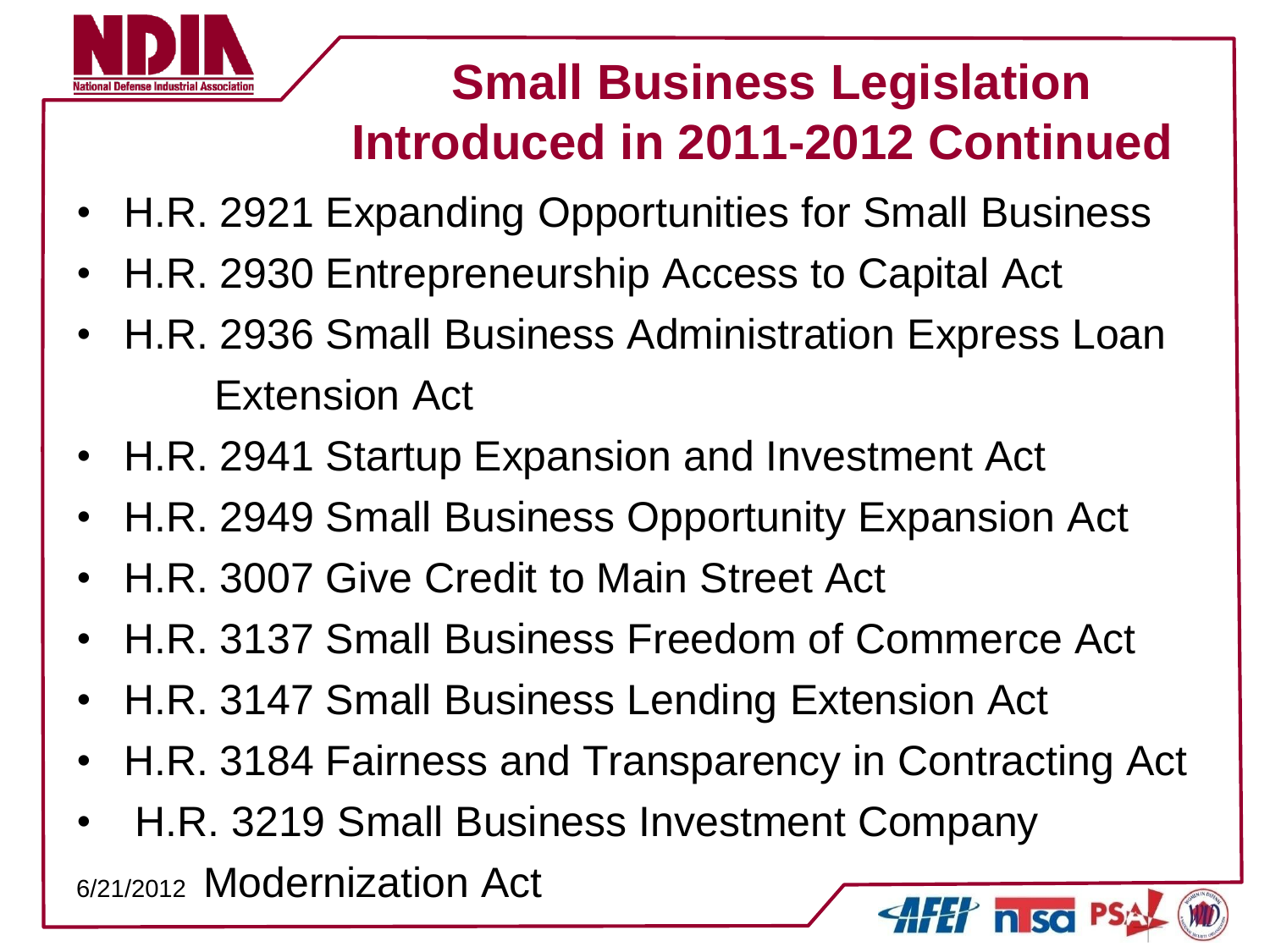

 $\gamma$  n so

- H.R. 3267 Protect Small Business Jobs Act
- H.R. 3400 Jobs Through Growth Act
- H.R. 3427 STARTUP Act
- H.R. 3448 Require DoD to Meet SB Goals for Veterans'
- H.R. 3635 Investing in America's Small Businesses Act
- H.R. 3655 Small Business Access to Capital
- H.R. 3754 Not Too Small to Succeed in Business Act
- H.R. 3779 Small Business Growth and Federal Accountability Act
- H.R. 3836 SBA Paperwork Reduction Act

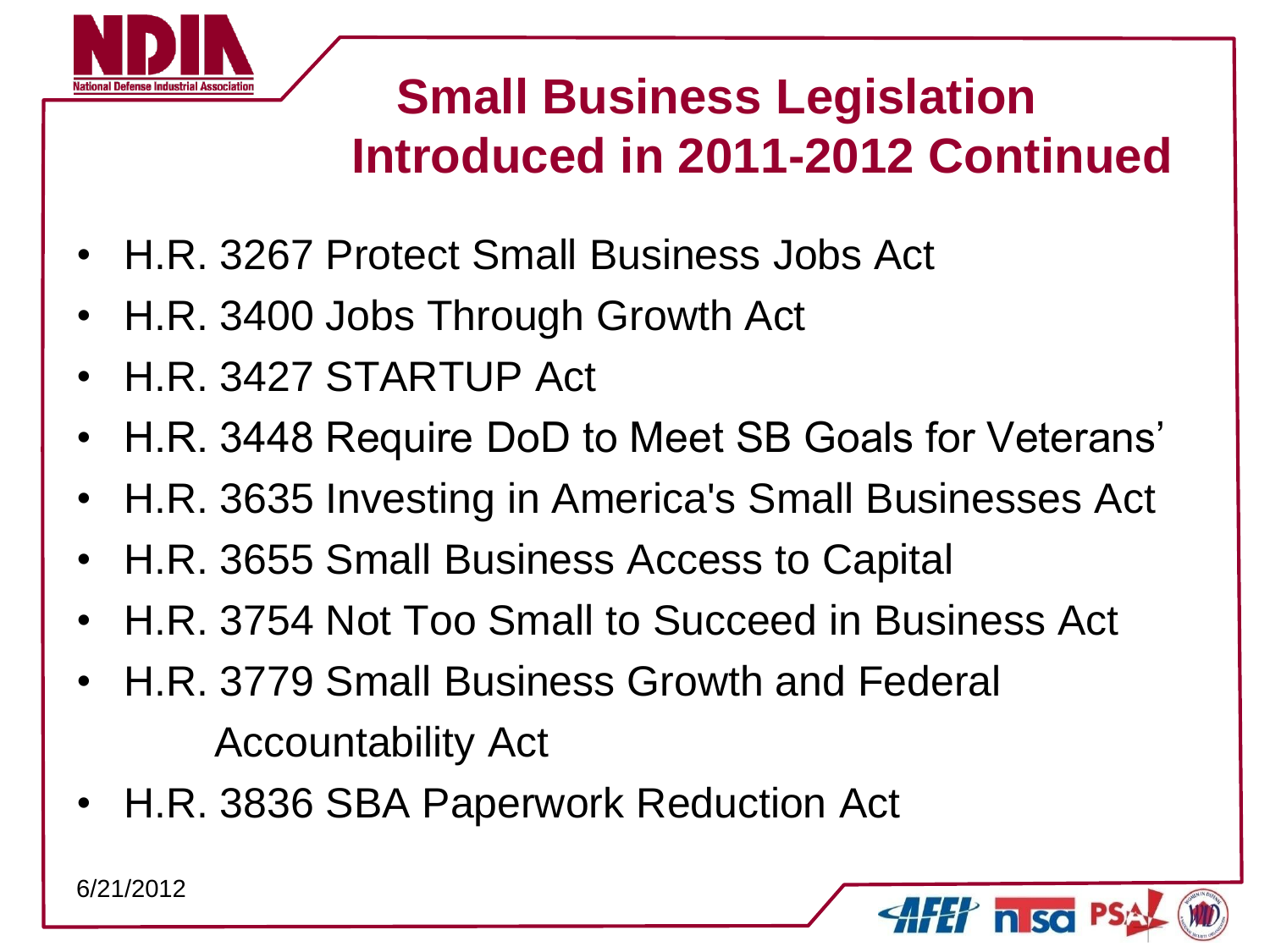

- H.R. 3993 Capital Access for Small Business and Jobs Act
- H.R. 4048 Improving Contracting Opportunities for VOSB
- H.R. 4081 Contractor Opportunity Protection Act
- H.R. 4118 Small Business Procurement Improvement Act
- H.R. 4121 Early Stage Small Business Contracting Act
- H.R. 4185 Small Business Clean Energy Financing Act
- H.R. 4191 Credit Union Small Business Lending Act
- H.R. 4203 Women's Procurement Program Improvement Act
- H.R. 4206 Contract Oversight for Small Business Jobs Act
- H.R. 4375 Small Business Taxpayer Bill of Rights Act 6/21/2012 $H'$  n so P.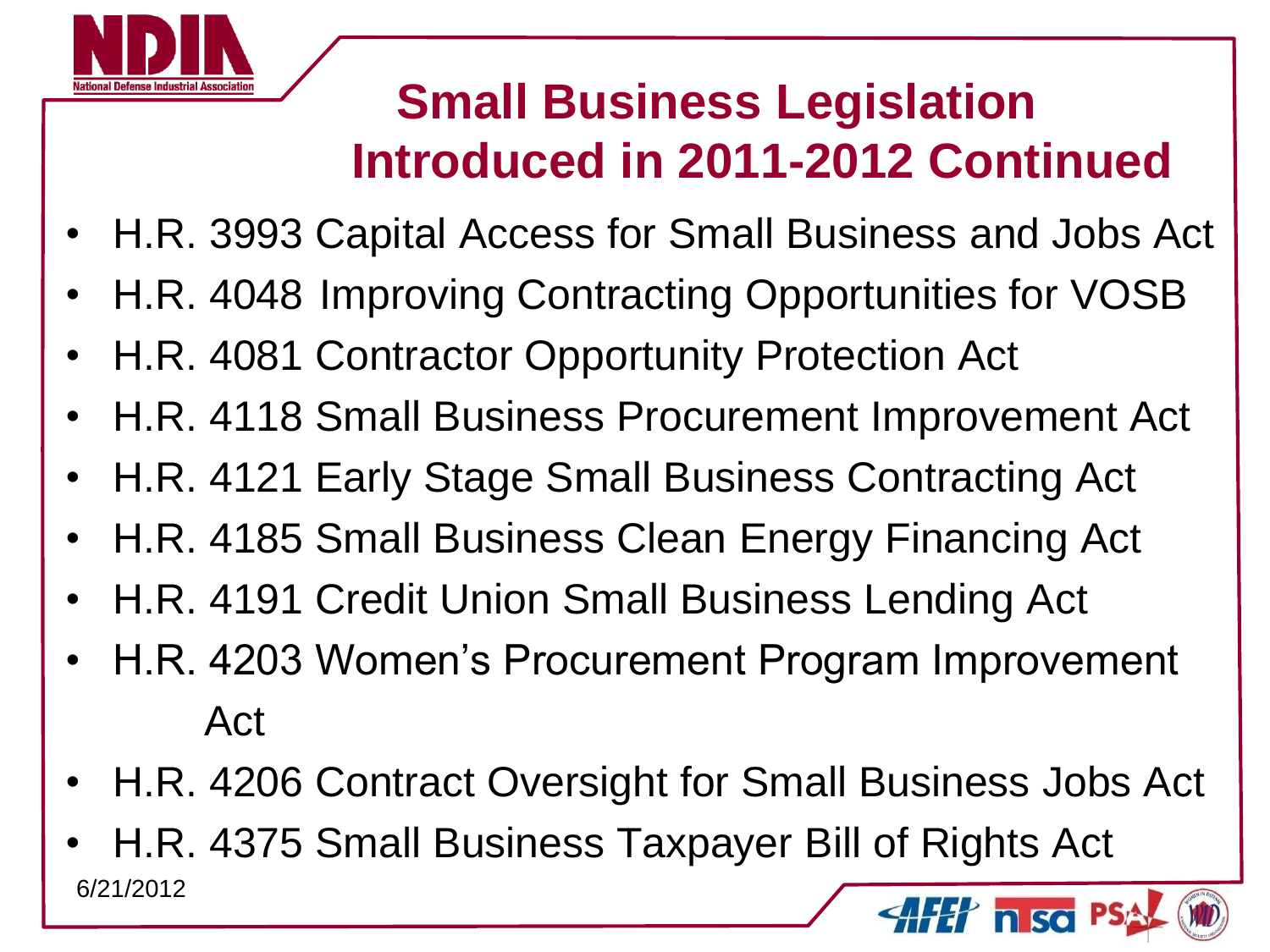

- Small Business Contracting Reform Legislation All approved by the Small Business Committee March 2012 Waiting House Floor Action
- $\checkmark$  H.R. 3850 Government Efficiency through Small Business **Contracting**
- H.R. 3851 Small Business Advocate Act
- $\checkmark$  H.R. 3893 Subcontracting Transparency and Reliability Act
- $\checkmark$  H.R. 3980 Small Business Opportunity Act
- $\checkmark$  H.R. 3985 Building Better Business Partnerships Act
- H.R. 3987 Small Business Protection Act
- $\checkmark$  H.R. 4081 Contractor Opportunity Protection Act

 $\sqrt{6}/\sqrt{112}R$ , 4206 Small Business Jobs Act

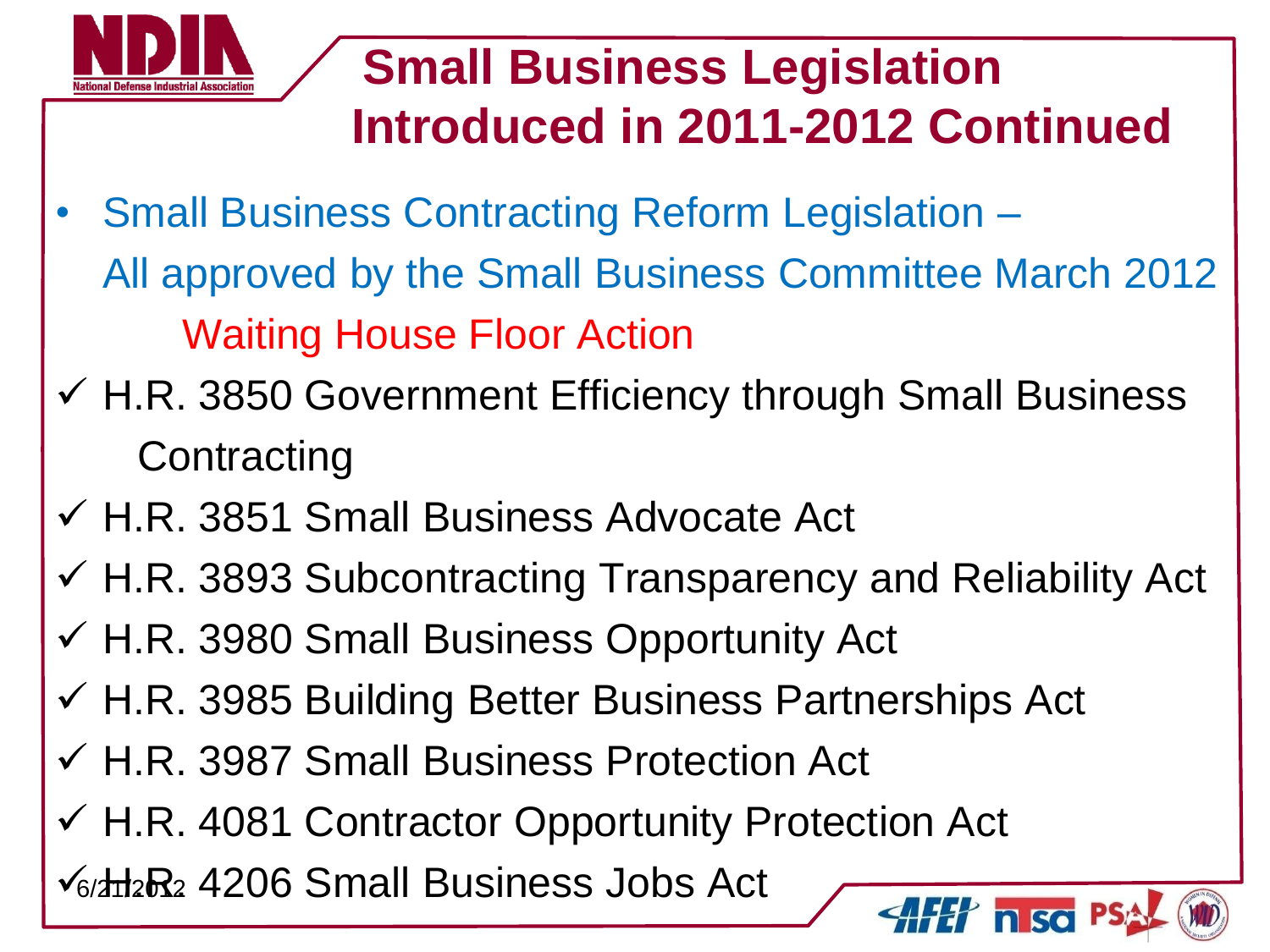

# **Small Business Legislation Introduced in 2011-2012 Continued** Senate Provisions

- S. 239 Innovate America Act
- S. 256 American Opportunity Act of 2011
- S. 361 Seven Point Plan for Growing Jobs Act
- S. 364 Establish a new Small Business Savings Account S. 370 Notify small business included in offers
- S. 474 Small Business Regulatory Freedom Act of 2011 S. 493 SBIR/STTR Reautorization Act of 2011
- S. 633 Small Business Fraud Prevention Act of 2011 S.532 Patriot Express Authorization Act of 2011'
- S.825 Job Creation Through Innovation Act
- S.1110 Counting contracts toward contracting goals. 6/21/2012 $H'$  nso  $P$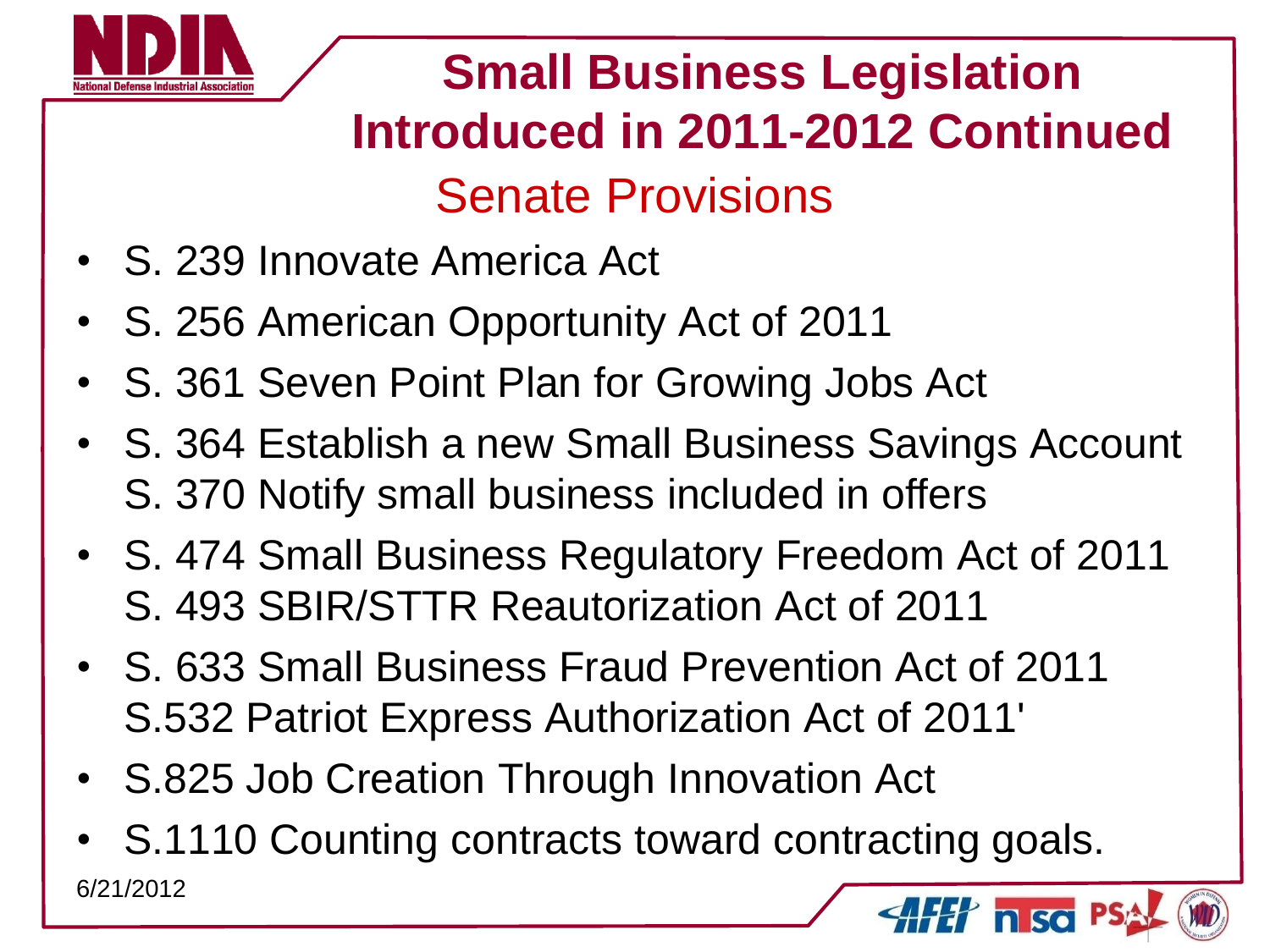

- S. 1801 Small Business Jobs Tax Extension
- S. 1828 Increasing Small Business Lending Act
- S. 2050 Small Business Tax Extension Act
- S. 2172 Fairness in Women-Owned Small Business Contracting Act
- S. 2237 Small Business Jobs and Tax Relief Act
- S. 2291 Small Business Taxpayers Bill of Rights Act

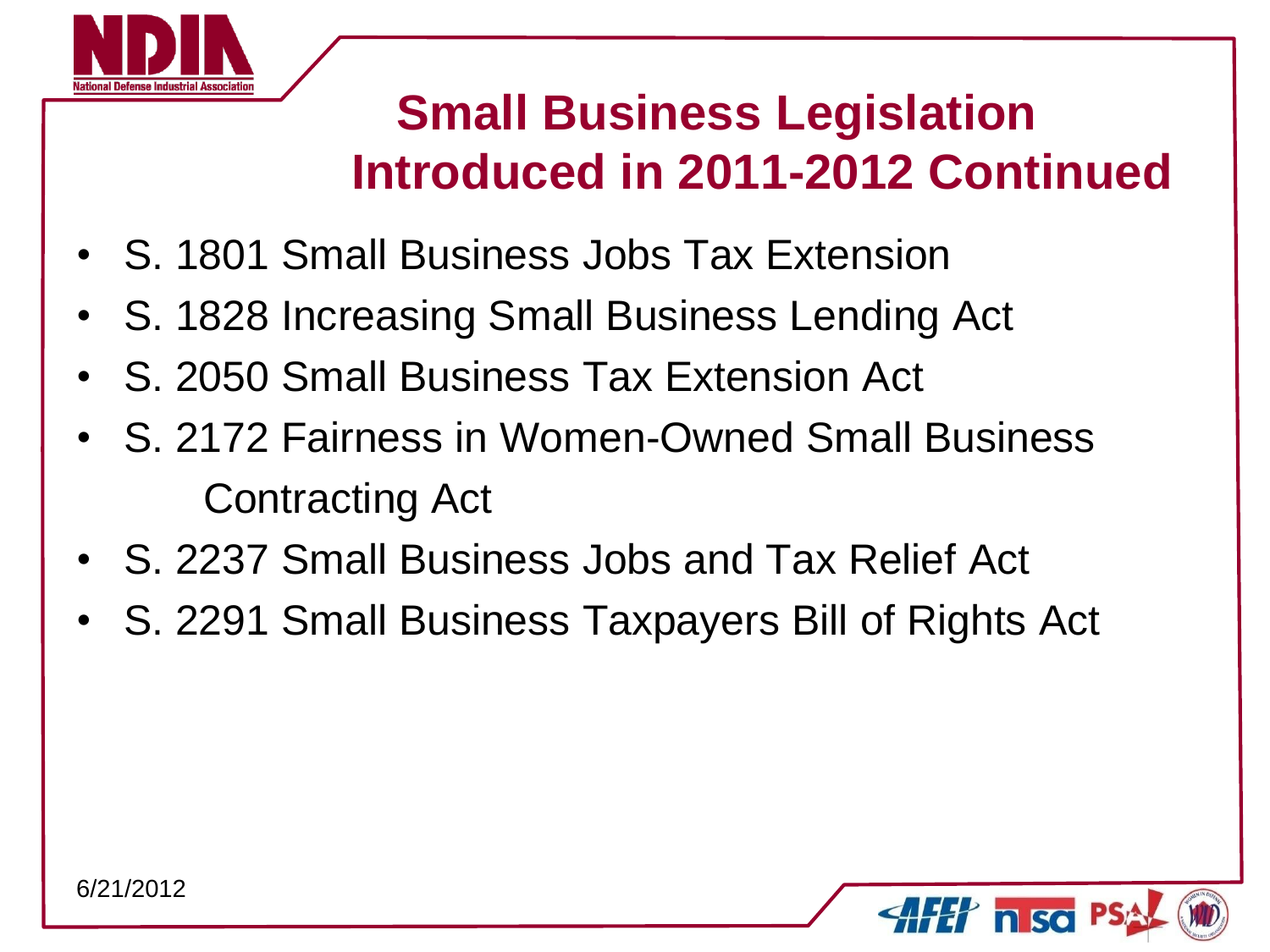

# **House Committee on Small Business Passed Bills included in the FY-13 NDAA (H.R. 4310)**

- H.R. 3980 Small Business Opportunity Act
- H.R. 3850 Government Efficiency through Small Business Contracting Act of 2012
- H.R. 3985 Building Better Business Partnerships Act of 2012
- H.R. 3893 Subcontracting Transparency and Reliability Act of 2012
- H.R. 4081 Contractor Opportunity Protection Act
- H.R. 4206 Small Business Jobs Act
- H.R. 3851 Small Business Advocate Act of 2012

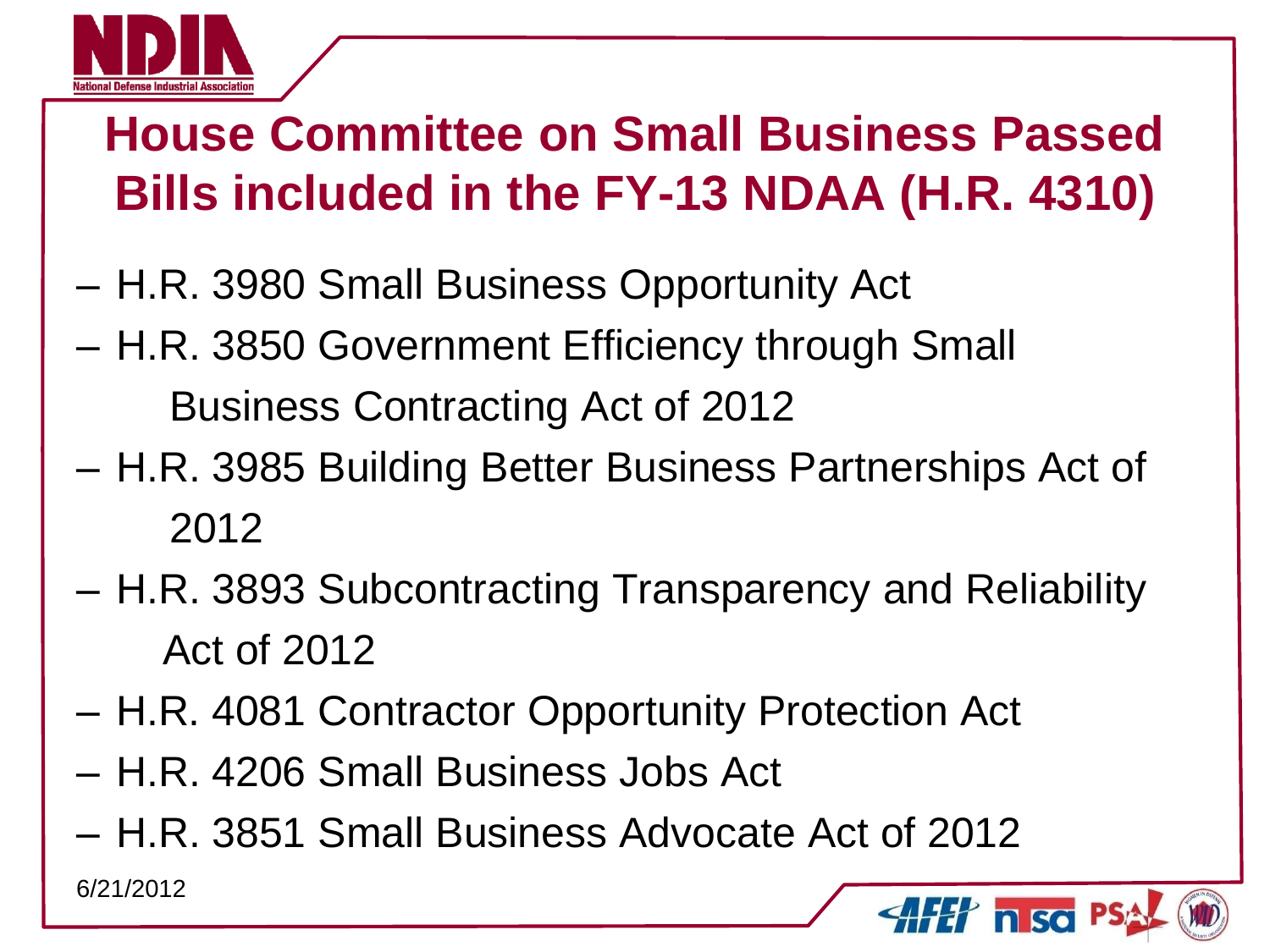

# **Small Business Provisions included in the NDAA for Fiscal Year 2013**

- **Section 1621** Procurement Center Representatives
- **Section 1622** Small Business Act Contracting Requirements Training
- **Section 1623** Acquisition Planning
- **Section 1631**-Goals for Procurement Contracts Awarded to Small Business Concerns
- **Section 1632** Reporting on Goals for Procurement Contracts Awarded to Small Business Concerns
- **Section 1633** Senior Executives

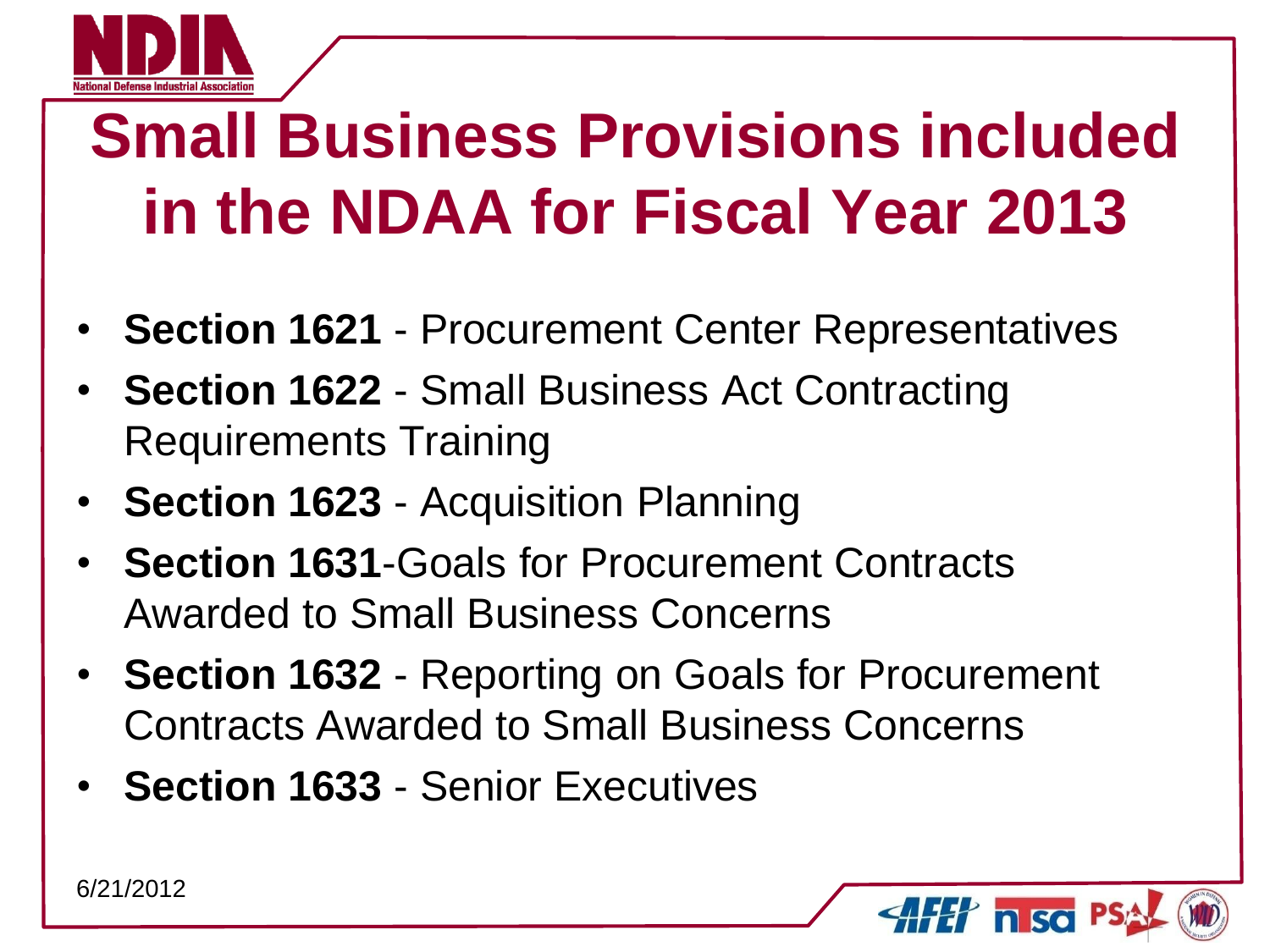

# **Small Business Provisions included in the NDAA for Fiscal Year 2013**

- **Section 1641** Mentor-Protégé Programs
- **Section 1651-Limitations on Subcontracting**
- **Section 1652** Penalties
- **Section 1655**-Subcontracting Plans
- **Section 1658-Publication of Certain Documents**
- **Section 1661**-Small Business Concern Size Standards
- **Section 1671**-Consolidation of Provisions Relating to Contract Bundling

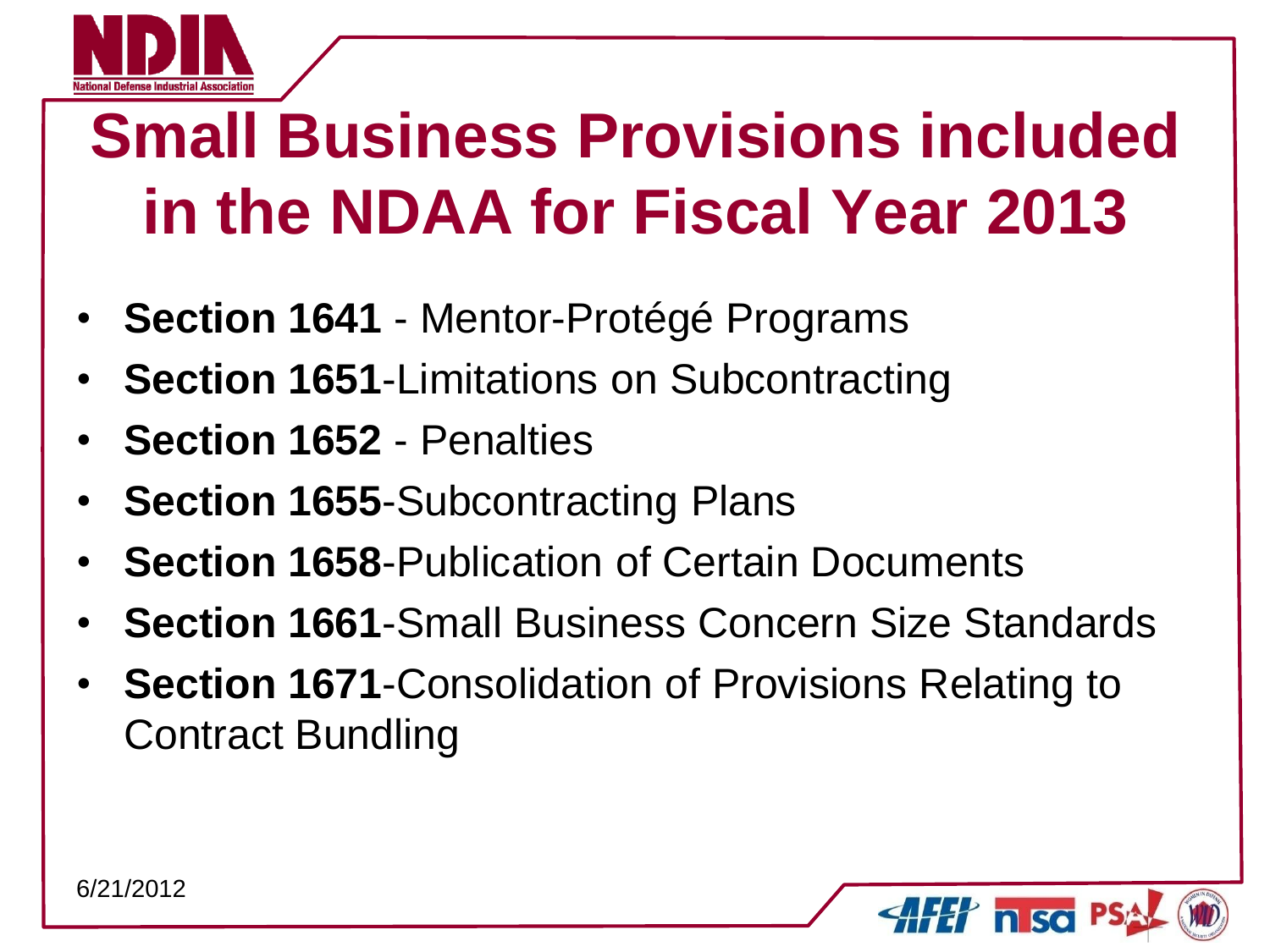

# **Small Business Provisions included in the NDAA for Fiscal Year 2013**

- **Section 1681** Safe Harbor for Good Faith Compliance Efforts
- **Section 1683**-Requirement that Fraudulent Businesses Be Referred for Suspension or Debarment
- **Section 1684** Annual Report on Suspensions and Debarments Proposed by Small Business Administration
- **Section 1691** Offices of Small and Disadvantaged Business Utilization
- **Section 1692** Small Business Procurement Advisory **Council**

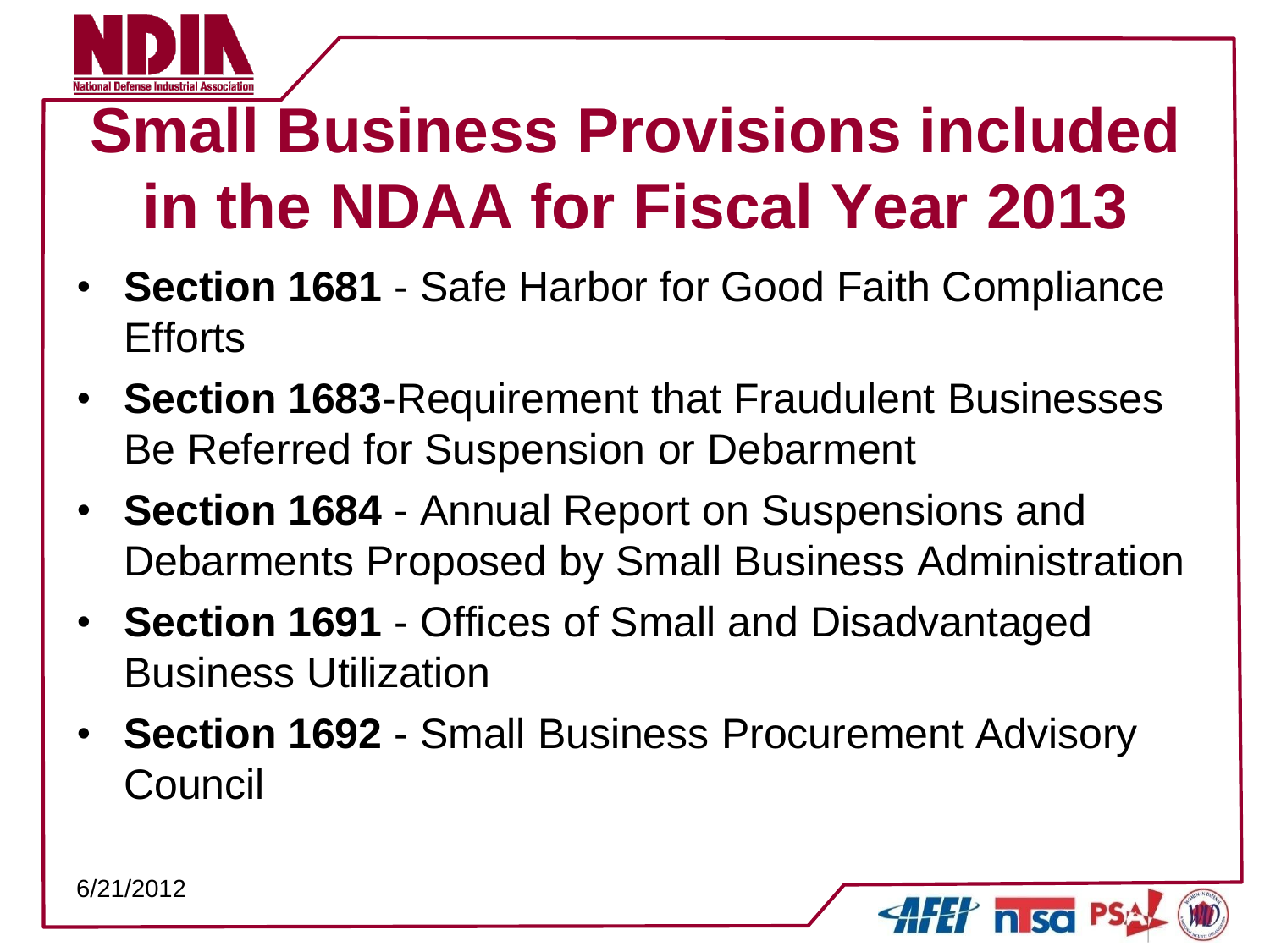

- For a summary, current status, and/or the full text of each bill, go to:
	- **<http://thomas.loc.gov/home/thomas.php>** 
		- Click on "Bill Number", enter the bill you are looking for and click on search.
- Any questions/comments contact me at: **[psteffes@ndia.org](mailto:psteffes@ndia.org)**

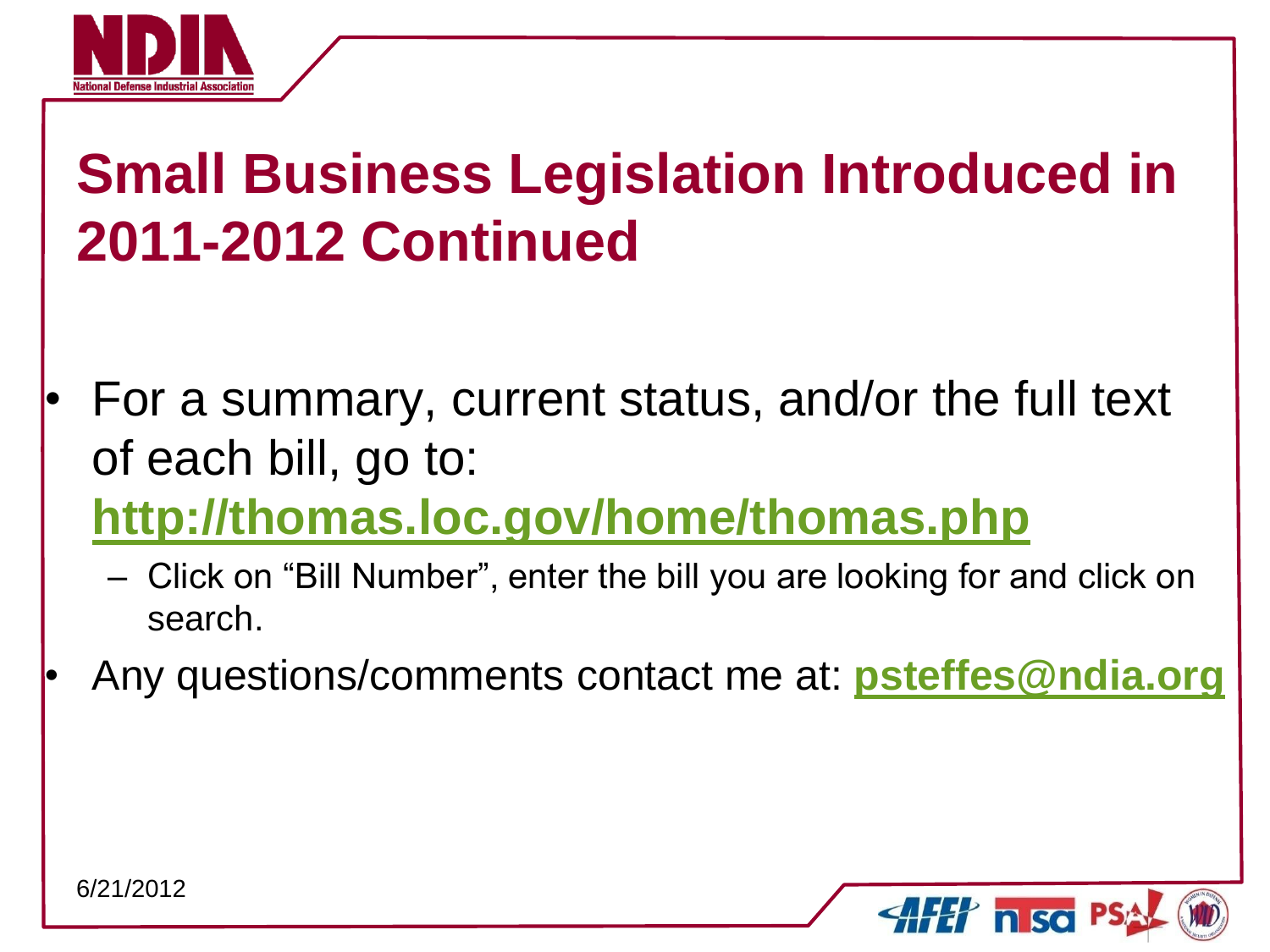

## **Impact of Regulatory Costs on Small Businesses**

- US Small Businesses Represent:
	- 99% of all employers
	- 44% of the total US private sector payroll
	- 40% of high-tech workers
	- 97.3% of all identified exporters, 30.2% of known export value
	- 33.3% of federal prime and subcontract dollars
- US Small Businesses (20 or fewer employees) pay an average of \$10,585 per employee for regulatory costs, which is 36% higher than large firms (500 employees or more)
- Environmental regulation costs 364% more for small firms and 206% more for tax compliance.

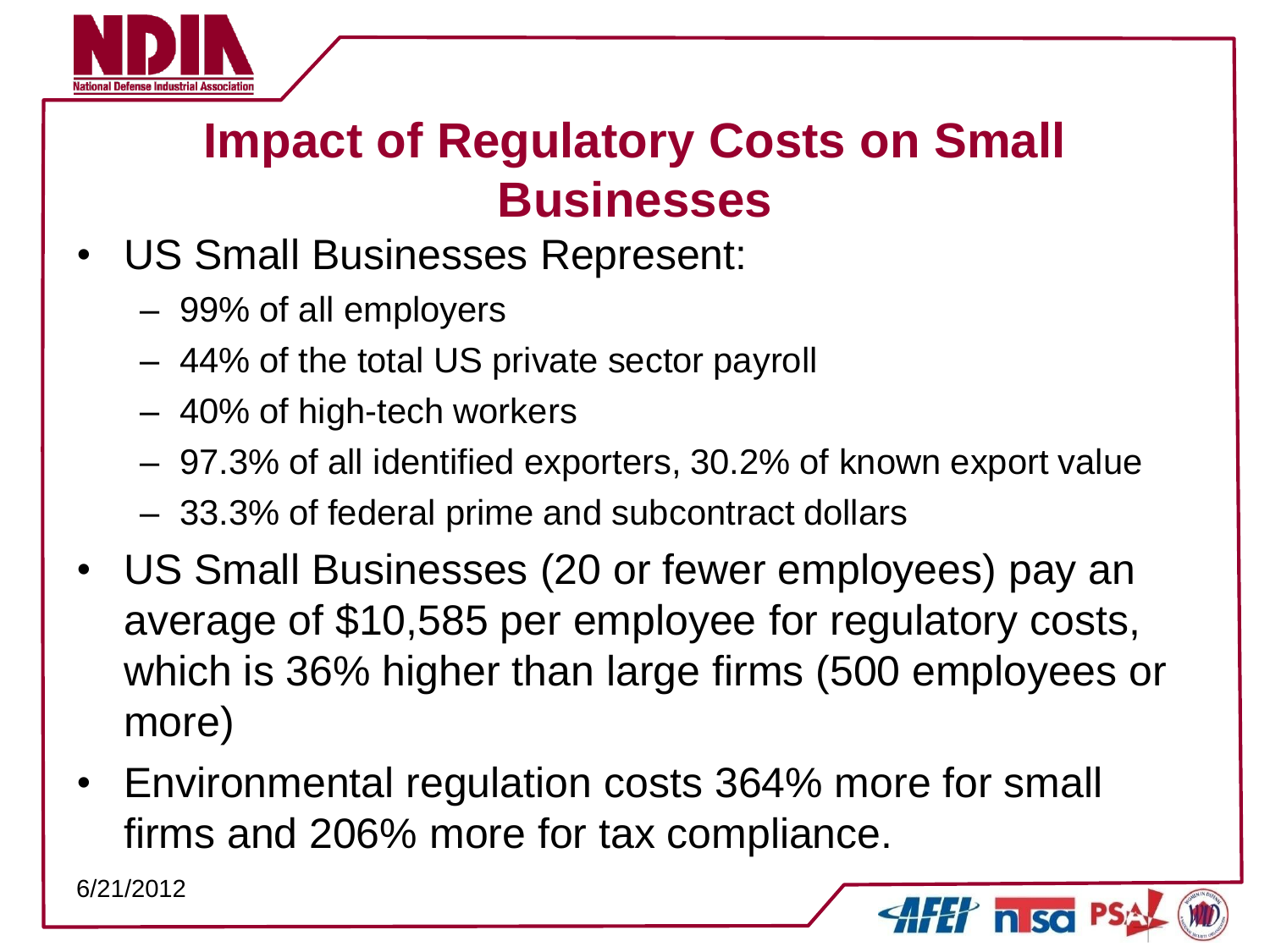

#### **Impact of Regulatory Costs on Small Businesses Continued**

**AFET nisc** P.

**Annual Cost Per Employee of Federal Regulations by Firm Size** 

| $\bullet$                       |                       |                                          |                                      |                             |
|---------------------------------|-----------------------|------------------------------------------|--------------------------------------|-----------------------------|
| <b>Type of Regulation</b>       | <b>Cost All Firms</b> | <b>Fewer than 20</b><br><b>Employees</b> | 20-499 Employees<br><b>Employees</b> | $500 +$<br><b>Employees</b> |
| <b>All Federal Regulation</b>   | \$8,086               | \$10,585                                 | \$7,454                              | \$7,755                     |
| <b>Economic</b>                 | 5,153                 | 4,120                                    | 4,750                                | 5,835                       |
| <b>Environmental</b>            | 1,523                 | 4,101                                    | 1.294                                | 883                         |
| <b>Tax Compliance</b>           | 800                   | 1,584                                    | 760                                  | 517                         |
| <b>Occupational Safety and</b>  |                       |                                          |                                      |                             |
| <b>Health Homeland Security</b> | 600                   | 781                                      | 650                                  | 520                         |

\_\_\_\_\_\_\_\_\_\_\_\_\_\_\_\_\_\_\_\_\_\_\_\_\_\_\_\_\_\_\_\_\_\_\_\_\_\_\_\_\_\_\_\_\_\_\_\_\_\_\_\_\_\_\_\_\_\_\_\_\_\_\_\_\_\_\_\_\_\_

• Source: *The Impact of Regulatory Costs on Small Firms,* by Nicole Crain and Mark Crain, 2010. U.S. Small Business

• Administration, Office of Advocacy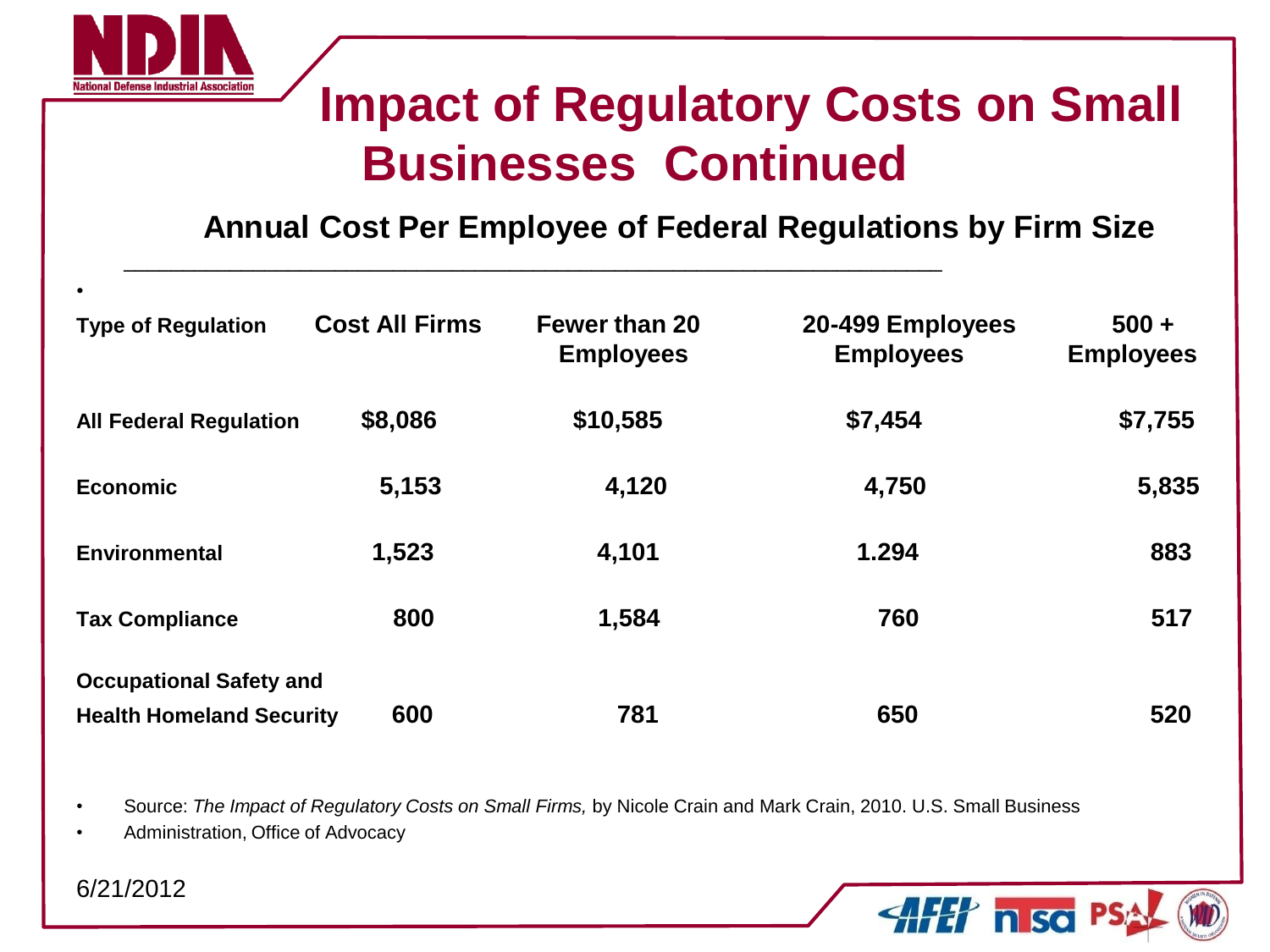

### **Proposed Executive Order (EO) on Disclosure of Contractor Contributions**

- A proposed EO would direct federal agencies to require contractors to disclose political expenditures and contributions made within two years of all proposal submissions in an official contracting certification.
- The proposed EO would require contractors to certify their acknowledgment that full disclosure of this information has been made as a precondition for the contract award.
- Failure to make a full disclosure in the certification process could result in criminal prosecution.

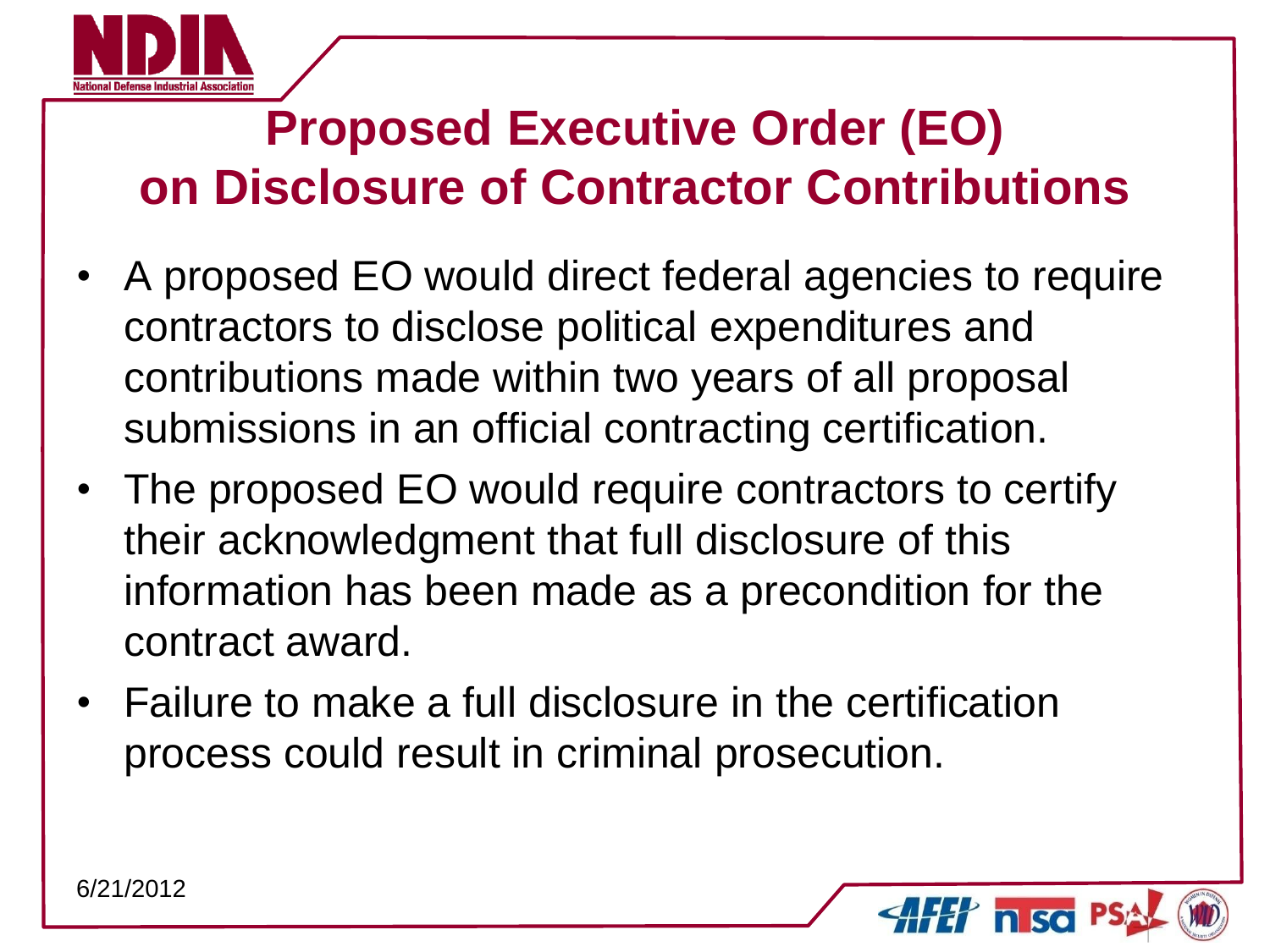

# **Export Control Requirements**

- **International Traffic in Arms Regulations** ( **ITAR**) is a set of United States government regulations that control the export and import of defense-related articles and services. **ITAR 122.1** requires registration.
- **Purpose.** Registration is primarily a means to provide the U.S. Government with necessary information on who is involved in certain manufacturing and exporting activities. Registration does not confer any export rights or privileges. It is generally a precondition to the issuance of any license or other approval under this subchapter.

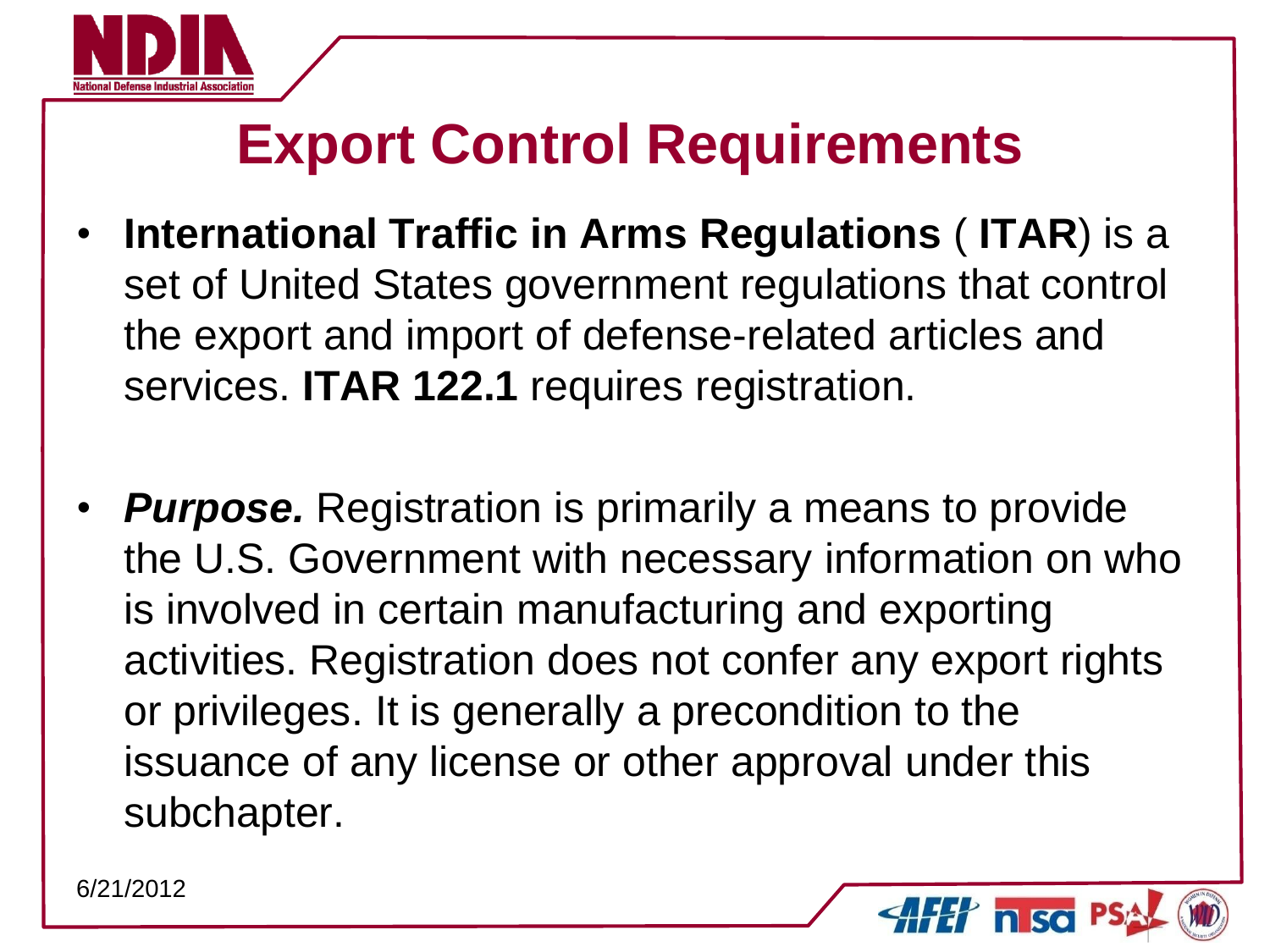

# **Export Control Requirements - Continued**

#### **ITAR 122.1 Registration requirements.**

• Any person who engages in the United States in the business of either manufacturing or exporting defense articles or furnishing defense services is required to register with the Directorate of Defense Trade Controls. For the purpose of this subchapter, engaging in the business of manufacturing or exporting defense articles or furnishing defense services requires only one occasion of manufacturing or exporting a defense article or furnishing a defense service.

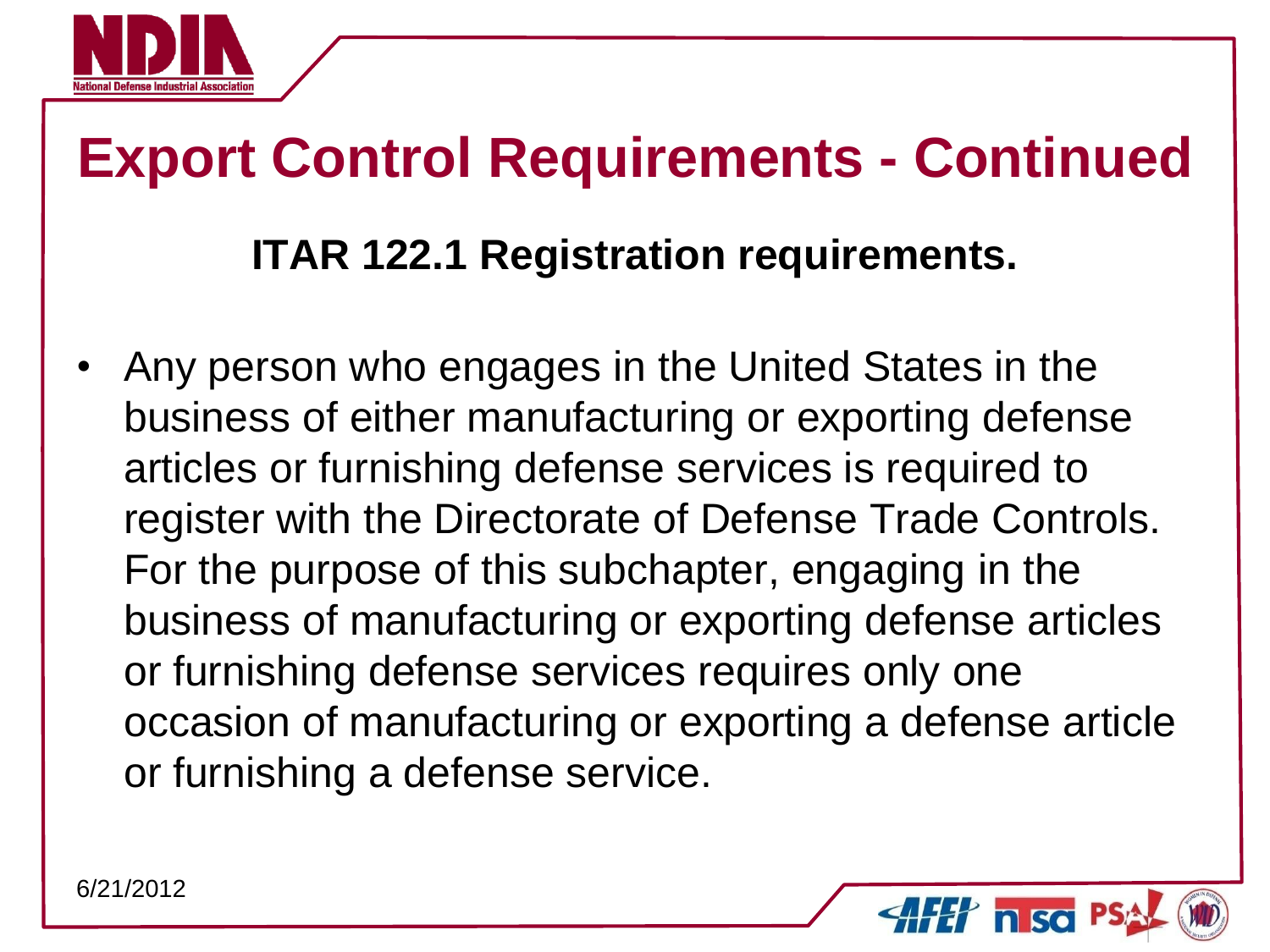

# **Export Control Requirements - Continued**

**Exemptions**. Registration is not required for:

(1) Officers and employees of the United States Government acting in an official capacity.

(2) Persons whose pertinent business activity is confined to the production of unclassified technical data only.

(3) Persons all of whose manufacturing and export activities are licensed under the Atomic Energy Act of 1954, as amended.

(4) Persons who engage only in the fabrication of articles for experimental or scientific purpose, including research and development.

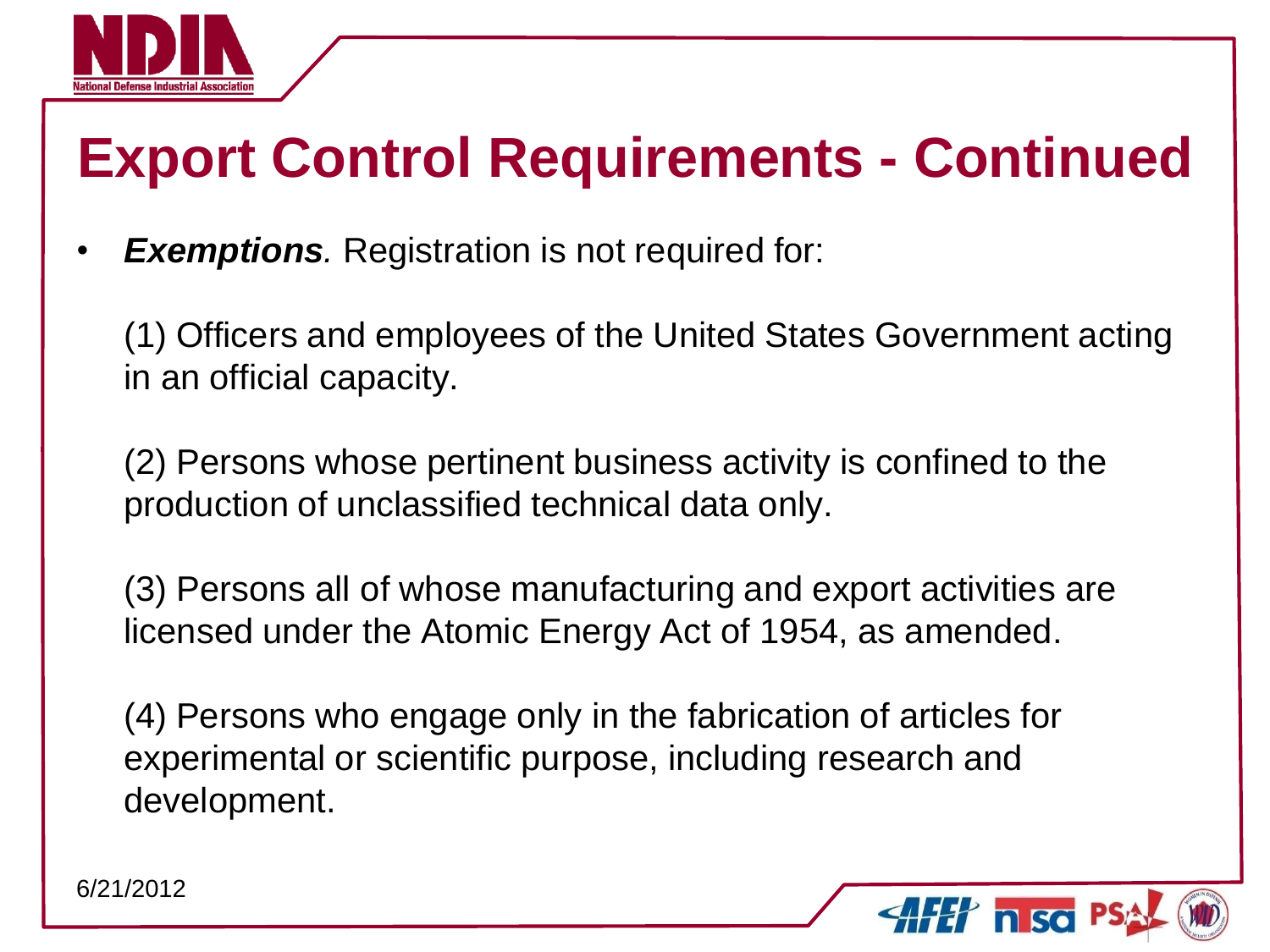

#### **Department of State Contacts for Further Information**

#### • **[DDTC Home](https://pmddtc.state.gov/)**

- **Contact Information**
- *For Defense Trade inquiries related to basic process and status:*

#### • **RESPONSE TEAM**

- Hours: 9am 5pm Eastern U.S. time Phone: (202) 663- 1282 E-mail: [DDTCResponseTeam@state.gov](mailto:DDTCResponseTeam@state.gov)
- *For Technical Issues:*
- **HELP DESK**
- Hours: 9am 5pm Eastern U.S. time Phone: (202) 663- 2838 E-mail: [DTradeHelpdesk@state.gov](mailto:DTradeHelpdesk@state.gov)

**AFET nisc PS**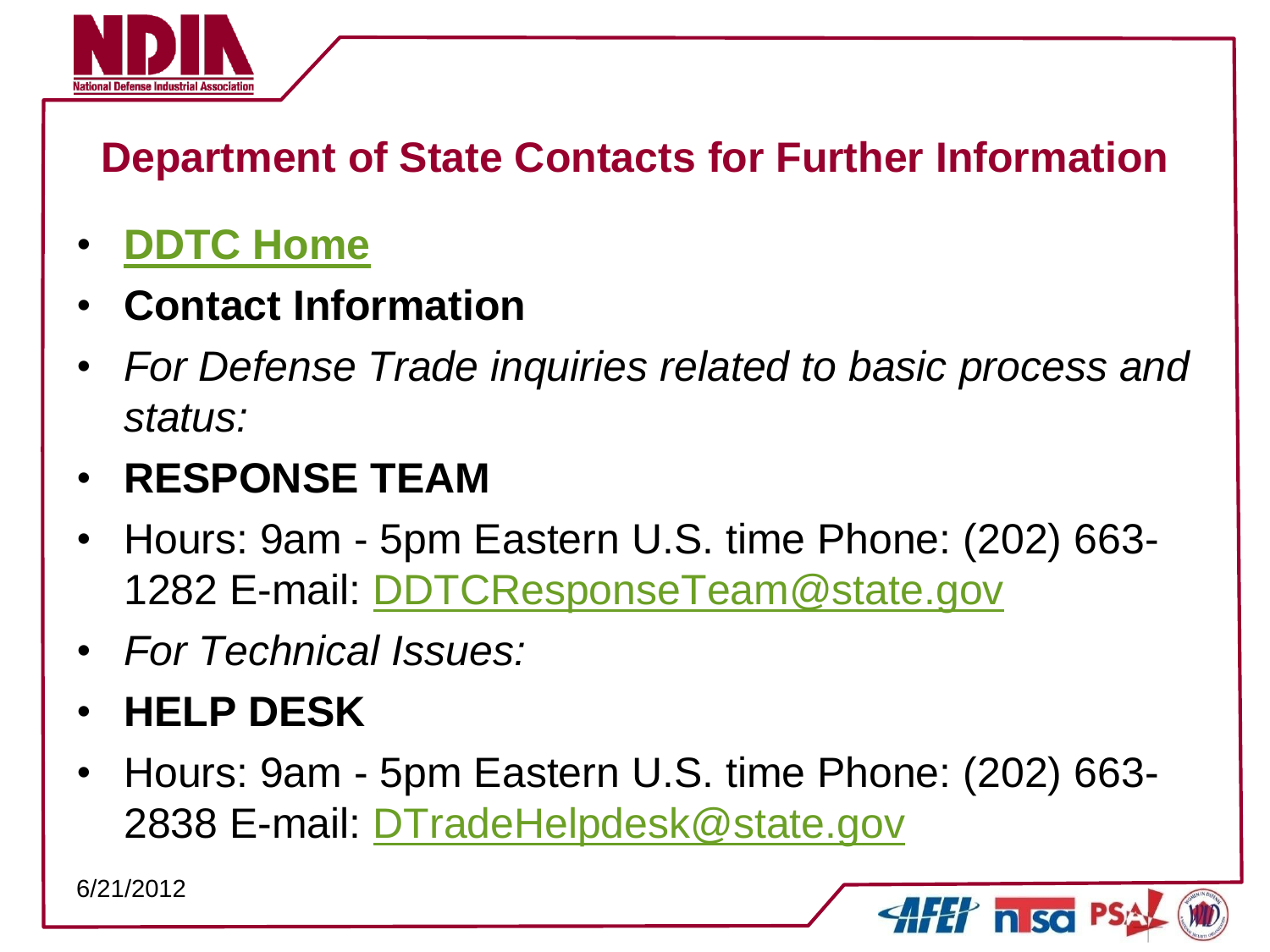

•

# SEQUESTRATION



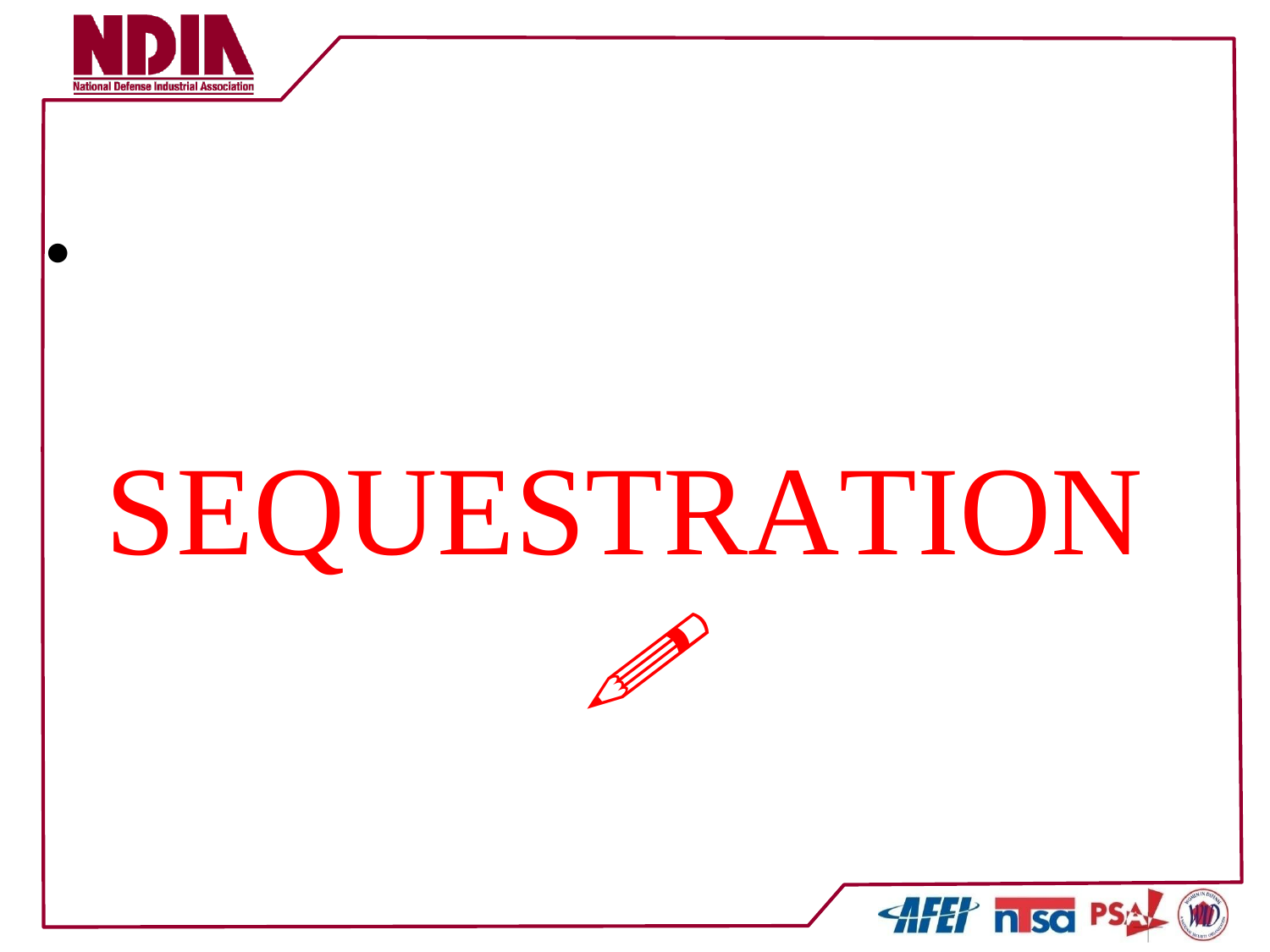#### **Share of Total Sequestration Cuts by Percentage of Total Spending 2013-2021**